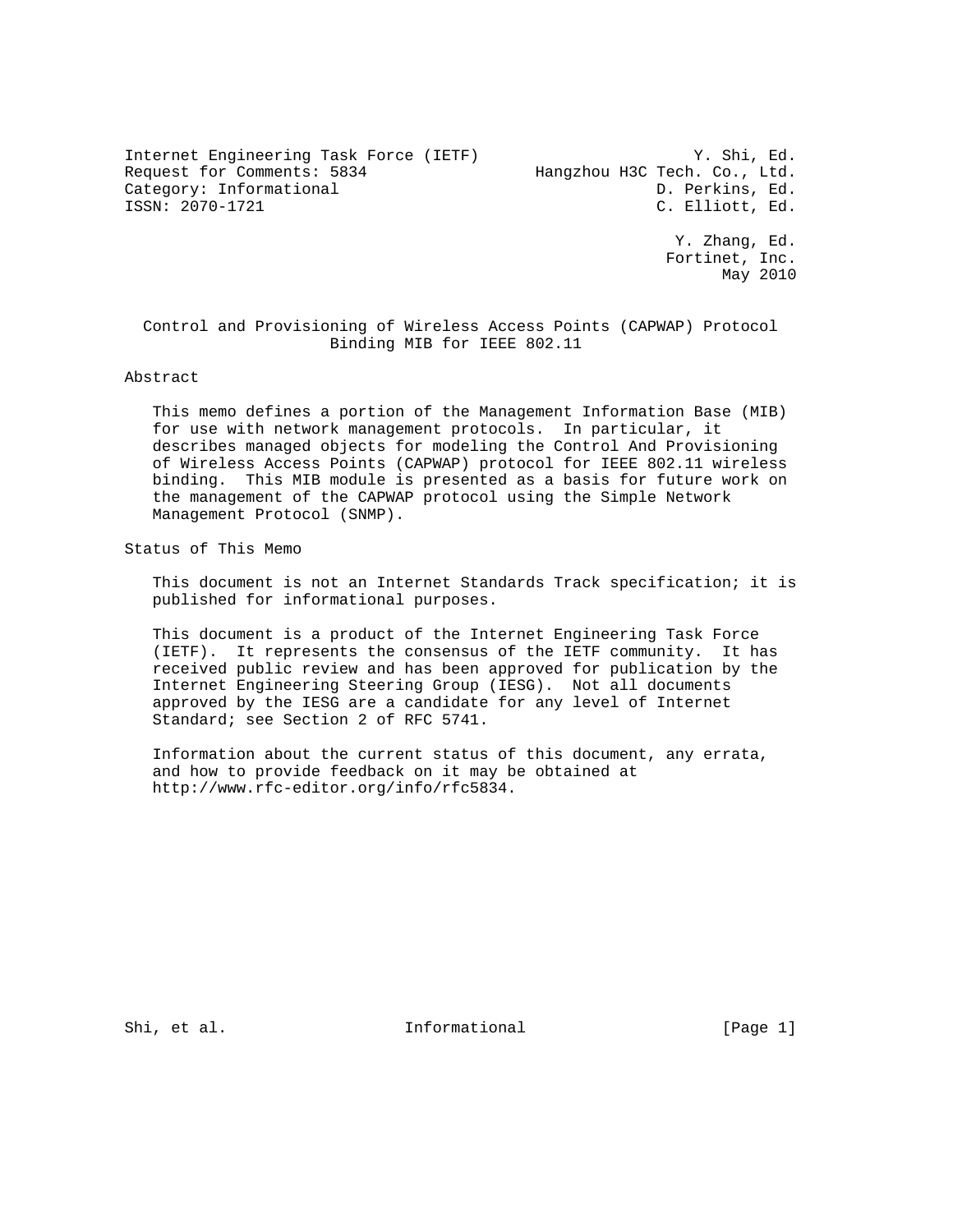## Copyright Notice

 Copyright (c) 2010 IETF Trust and the persons identified as the document authors. All rights reserved.

 This document is subject to BCP 78 and the IETF Trust's Legal Provisions Relating to IETF Documents

 (http://trustee.ietf.org/license-info) in effect on the date of publication of this document. Please review these documents carefully, as they describe your rights and restrictions with respect to this document. Code Components extracted from this document must include Simplified BSD License text as described in Section 4.e of the Trust Legal Provisions and are provided without warranty as described in the Simplified BSD License.

Table of Contents

| $1$ .                                                       |  | 3              |
|-------------------------------------------------------------|--|----------------|
| 2.1<br>The Internet-Standard Management Framework           |  | 3              |
| 3.                                                          |  | 3              |
| 4 <sub>1</sub>                                              |  | 5              |
|                                                             |  | 5              |
|                                                             |  | 5              |
| 5.2. Requirements and Constraints                           |  | 5              |
| 5.3. Mechanism of Reusing Wireless Binding MIB Module       |  | 6              |
| 6.                                                          |  | 6              |
| 7. Relationship to Other MIB Modules                        |  | 7              |
| 7.1. Relationship to SNMPv2-MIB Module                      |  | 7              |
| 7.2. Relationship to IF-MIB Module                          |  | $\overline{7}$ |
| 7.3. Relationship to CAPWAP-BASE-MIB Module                 |  | $\overline{7}$ |
| 7.4. Relationship to MIB Module in the IEEE 802.11 Standard |  | 8              |
| 7.5. MIB Modules Required for IMPORTS                       |  | 8              |
| Example of CAPWAP-DOT11-MIB Module Usage<br>8 <sub>1</sub>  |  | $_{\rm 8}$     |
| Definitions<br>9.                                           |  | 14             |
| 10. Security Considerations 21                              |  |                |
|                                                             |  |                |
| 11.1. IANA Considerations for CAPWAP-DOT11-MIB Module 22    |  |                |
| 11.2. IANA Considerations for iffype $\ldots$ 22            |  |                |
|                                                             |  |                |
|                                                             |  |                |
|                                                             |  | 23             |
| 14.1. Normative References 23                               |  |                |
| 14.2. Informative References 24                             |  |                |
|                                                             |  |                |

Shi, et al. 10. Informational [Page 2]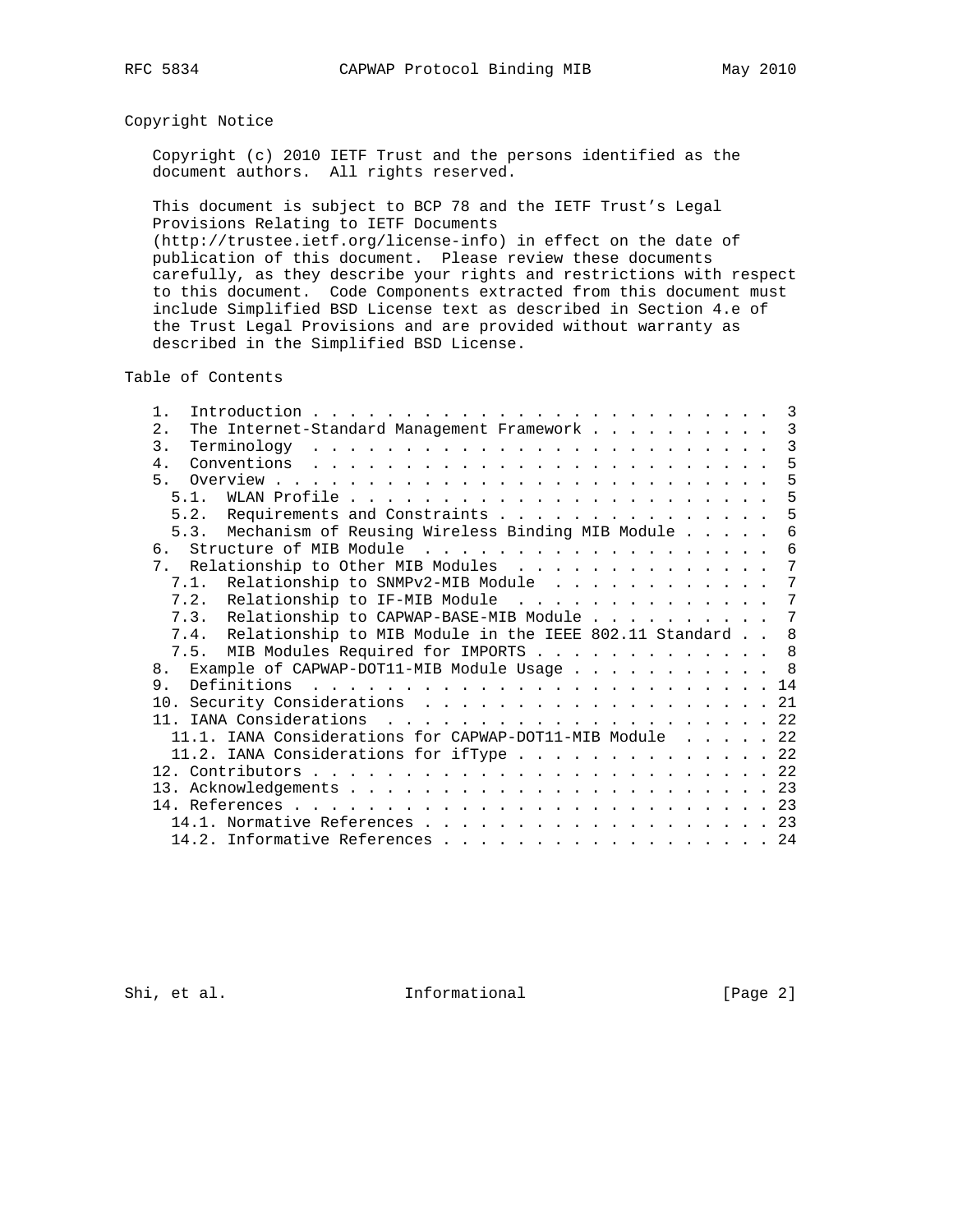# 1. Introduction

 The CAPWAP protocol [RFC5415] defines a standard, interoperable protocol, which enables an Access Controller (AC) to manage a collection of Wireless Termination Points (WTPs). CAPWAP supports the use of various wireless technologies by the WTPs, with one specified in the CAPWAP Protocol Binding for IEEE 802.11 [RFC5416].

 This document defines a MIB module that can be used to manage CAPWAP implementations for IEEE 802.11 wireless binding. This MIB module covers both configuration for Wireless Local Area Network (WLAN) and a way to reuse the IEEE 802.11 MIB module [IEEE.802-11.2007]. It is presented as a basis for future work on the SNMP management of the CAPWAP protocol.

### 2. The Internet-Standard Management Framework

 For a detailed overview of the documents that describe the current Internet-Standard Management Framework, please refer to section 7 of RFC 3410 [RFC3410].

 Managed objects are accessed via a virtual information store, termed the Management Information Base or MIB. MIB objects are generally accessed through the Simple Network Management Protocol (SNMP). Objects in the MIB are defined using the mechanisms defined in the Structure of Management Information (SMI). This memo specifies a MIB module that is compliant to the SMIv2, which is described in STD 58, RFC 2578 [RFC2578], STD 58, RFC 2579 [RFC2579], and STD 58, RFC 2580 [RFC2580].

## 3. Terminology

 This document uses terminology from the CAPWAP protocol specification [RFC5415], the CAPWAP Protocol Binding for IEEE 802.11 [RFC5416], and the CAPWAP Protocol Base MIB [RFC5833].

 Access Controller (AC): The network entity that provides WTP access to the network infrastructure in the data plane, control plane, management plane, or a combination therein.

 Wireless Termination Point (WTP): The physical or network entity that contains an RF antenna and wireless physical layer (PHY) to transmit and receive station traffic for wireless access networks.

Shi, et al. 10. Informational 1. [Page 3]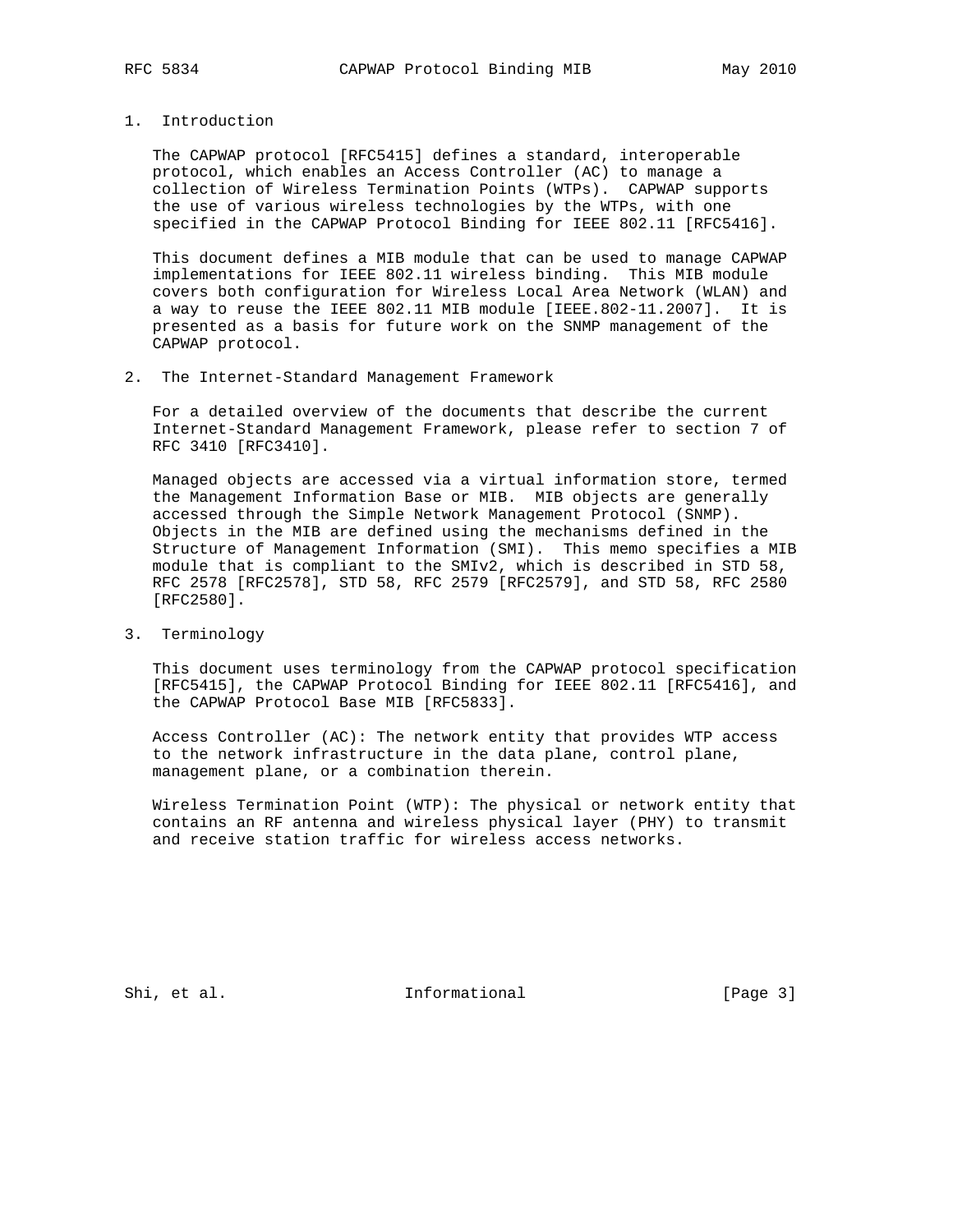Control And Provisioning of Wireless Access Points (CAPWAP): It is a generic protocol defining AC and WTP control and data plane communication via a CAPWAP protocol transport mechanism. CAPWAP control messages, and optionally CAPWAP data messages, are secured using Datagram Transport Layer Security (DTLS) [RFC4347].

 CAPWAP Control Channel: A bi-directional flow defined by the AC IP Address, WTP IP Address, AC control port, WTP control port, and the transport-layer protocol (UDP or UDP-Lite) over which CAPWAP control packets are sent and received.

 CAPWAP Data Channel: A bi-directional flow defined by the AC IP Address, WTP IP Address, AC data port, WTP data port, and the transport-layer protocol (UDP or UDP-Lite) over which CAPWAP data packets are sent and received.

 Station (STA): A device that contains an interface to a wireless medium (WM).

 Split and Local MAC: The CAPWAP protocol supports two modes of operation: Split and Local MAC (medium access control). In Split MAC mode, all Layer 2 wireless data and management frames are encapsulated via the CAPWAP protocol and exchanged between the AC and the WTPs. The Local MAC mode of operation allows the data frames to be either locally bridged or tunneled as 802.3 frames.

 Wireless Binding: The CAPWAP protocol is independent of a specific WTP radio technology, as well its associated wireless link layer protocol. Elements of the CAPWAP protocol are designed to accommodate the specific needs of each wireless technology in a standard way. Implementation of the CAPWAP protocol for a particular wireless technology MUST define a binding protocol for it, e.g., the binding for IEEE 802.11, provided in [RFC5416].

 Wireless Local Area Network (WLAN): A WLAN refers to a logical component instantiated on a WTP device. A single physical WTP MAY operate a number of WLANs. Each Basic Service Set Identifier (BSSID) and its constituent wireless terminal radios are denoted as a distinct WLAN on a physical WTP. To support a physical WTP with multiple WLANs is an important feature for CAPWAP protocol's 802.11 binding, and it is also for MIB module design.

 Wireless Binding MIB Module: Other Standards Development Organizations (SDOs), such as IEEE, already defined MIB modules for specific wireless technologies, e.g., the IEEE 802.11 MIB module [IEEE.802-11.2007]. Such MIB modules are called wireless binding MIB modules.

Shi, et al. 100 Informational 100 Informational [Page 4]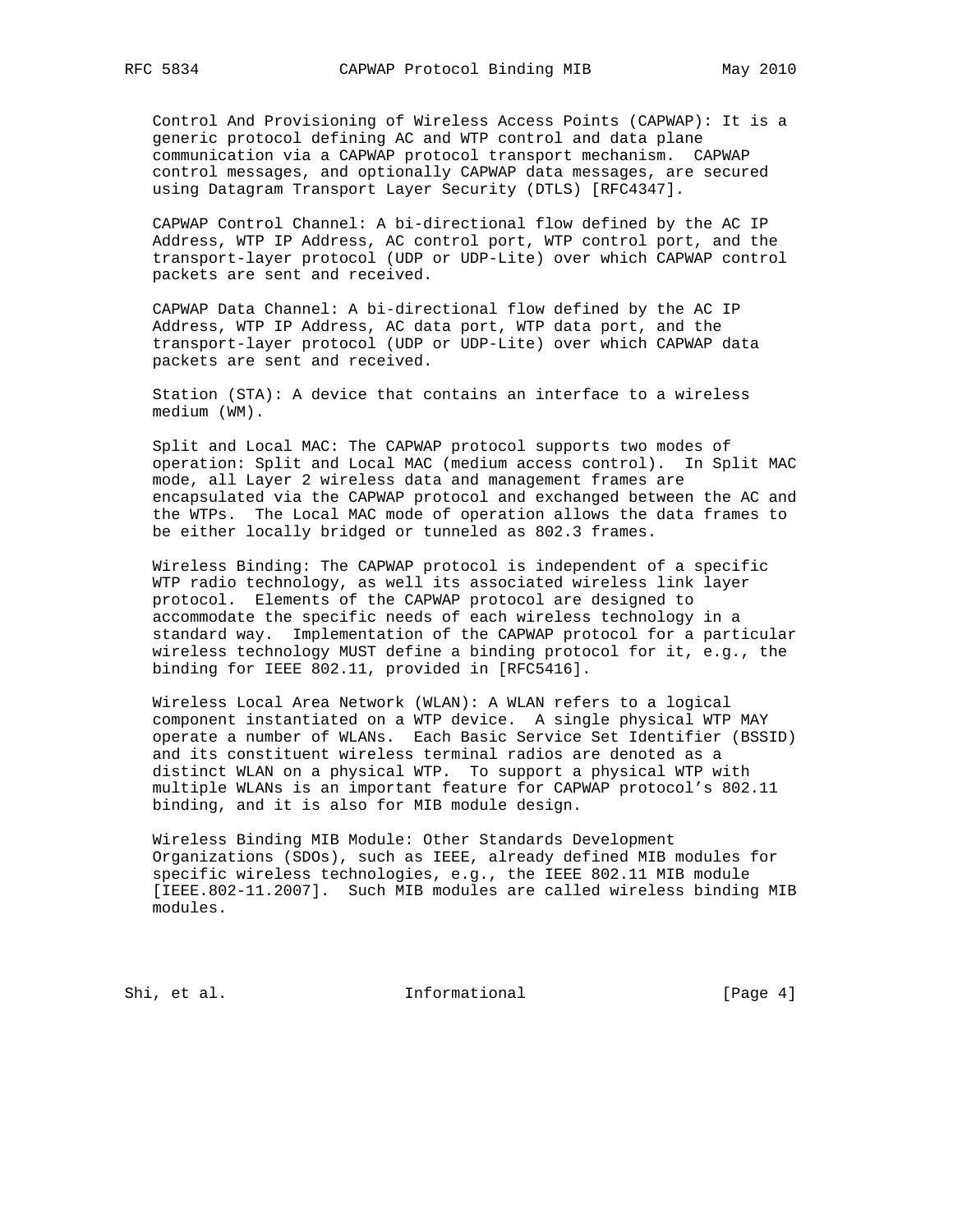CAPWAP Protocol Wireless Binding MIB Module: It is a MIB module corresponding to the CAPWAP Protocol Binding for a wireless binding. Sometimes, not all the technology-specific message elements in a CAPWAP binding protocol have MIB objects defined by other SDOs. For example, the protocol of [RFC5416] defines WLAN conception. Also, Local or Split MAC modes could be specified for a WLAN. The MAC mode for a WLAN is not in the scope of IEEE 802.11 [IEEE.802-11.2007]. In such cases, in addition to the existing wireless binding MIB modules defined by other SDOs, a CAPWAP protocol wireless binding MIB module is required to be defined for a wireless binding.

4. Conventions

 The key words "MUST", "MUST NOT", "REQUIRED", "SHALL", "SHALL NOT", "SHOULD", "SHOULD NOT", "RECOMMENDED", "MAY", and "OPTIONAL" in this document are to be interpreted as described in RFC 2119 [RFC2119].

- 5. Overview
- 5.1. WLAN Profile

 A WLAN profile stores configuration parameters such as MAC type and tunnel mode for a WLAN. Each WLAN profile is identified by a profile identifier. The operator needs to create WLAN profiles before WTPs connect to the AC. To provide WLAN service, the operator SHOULD bind WLAN profiles to a WTP Virtual Radio Interface that corresponds to a PHY radio. During the binding operation, the AC MUST select an unused WLAN ID between 1 and 16 [RFC5416]. For example, to bind one more WLAN profile to a radio that has been bound with a WLAN profile, the AC SHOULD allocate WLAN ID 2 to the radio. Although the maximum value of a WLAN ID is 16, the operator could configure more than 16 WLAN Profiles on the AC.

5.2. Requirements and Constraints

 The IEEE 802.11 MIB module [IEEE.802-11.2007] already defines MIB objects for most IEEE 802.11 Message Elements in the CAPWAP Protocol Binding for IEEE 802.11 [RFC5416]. As a CAPWAP protocol 802.11 binding MIB module, the CAPWAP-DOT11-MIB module MUST be able to reuse such MIB objects in the IEEE 802.11 MIB module and support functions (such as MAC mode for WLAN in the [RFC5416]) that are not in the scope of IEEE 802.11 standard. The CAPWAP-DOT11-MIB module MUST support such functions.

In summary, the CAPWAP-DOT11-MIB module needs to support:

- Reuse of wireless binding MIB modules in the IEEE 802.11 standard;

Shi, et al. The Informational (Page 5)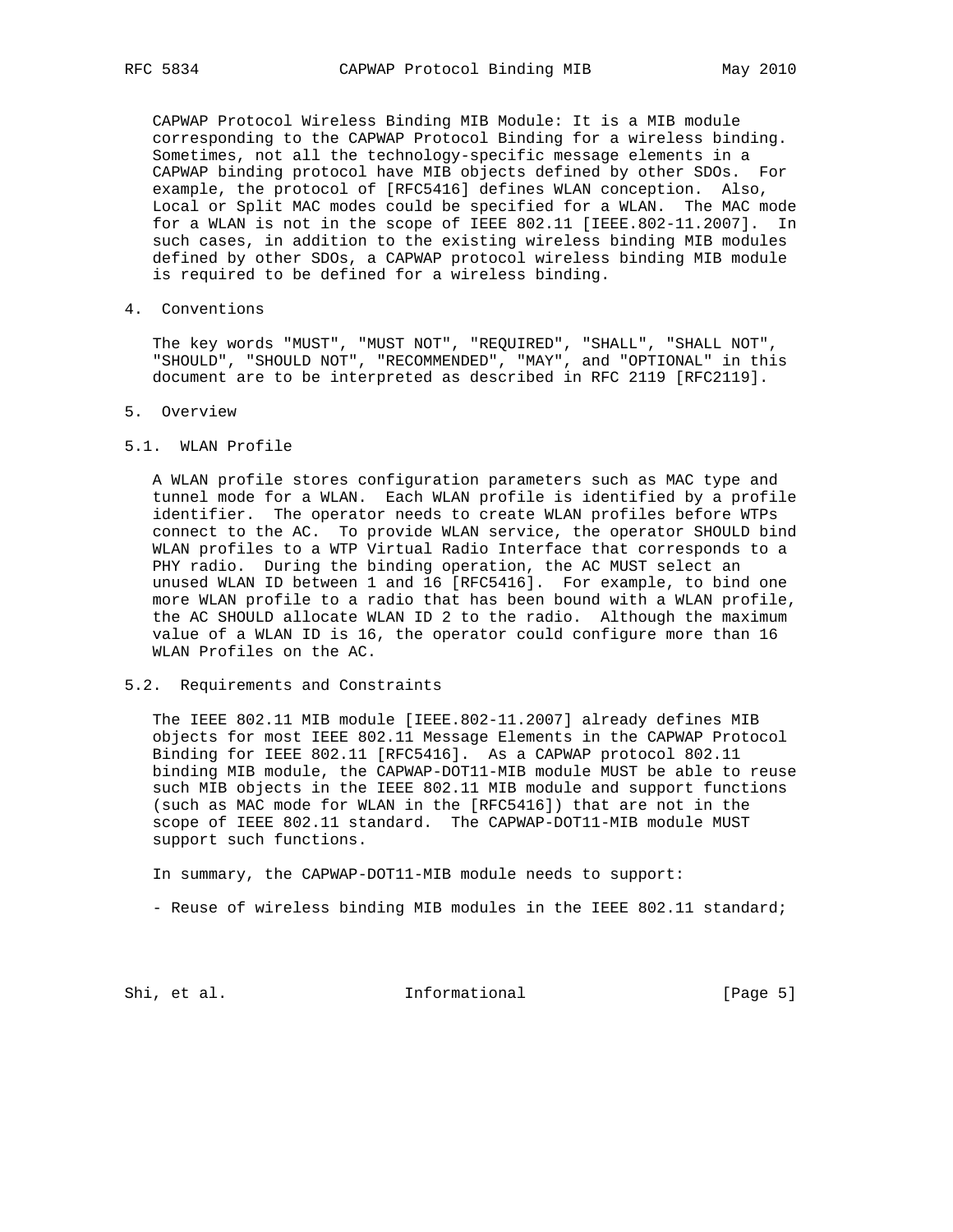- Centralized management and configuration of WLAN profiles on the AC;
- Configuration of a MAC type and tunnel mode for a specific WLAN profile.
- 5.3. Mechanism of Reusing Wireless Binding MIB Module

 In the IEEE 802.11 MIB module, the MIB tables such as dot11AuthenticationAlgorithmsTable are able to support WLAN configuration (such as authentication algorithm), and these tables use the ifIndex as the index which works well in the autonomous WLAN architecture.

 Reuse of such wireless binding MIB modules is very important to centralized WLAN architectures. The key point is to abstract a WLAN profile as a WLAN Profile Interface on the AC, which could be identified by an ifIndex. The MIB objects in the IEEE 802.11 MIB module which are associated with this interface can be used to configure WLAN parameters for the WLAN, such as authentication algorithm. With the ifIndex of a WLAN Profile Interface, the AC is able to reuse the IEEE 802.11 MIB module.

 In the CAPWAP-BASE-MIB module, each PHY radio is identified by a WTP ID and a radio ID, and has a corresponding WTP Virtual Radio Interface on the AC. The IEEE 802.11 MIB module associated with this interface can be used to configure IEEE 802.11 wireless binding parameters for the radio such as RTS Threshold. A WLAN Basic Service Set (BSS) Interface, created by binding a WLAN to a WTP Virtual Radio Interface, is used for data forwarding.

6. Structure of MIB Module

 The MIB objects are derived from the CAPWAP protocol binding for IEEE 802.11 document [RFC5416].

capwapDot11WlanTable

 The table allows the operator to display and configure WLAN profiles, such as specifying the MAC type and tunnel mode for a WLAN. Also, it helps the AC to configure a WLAN through the IEEE 802.11 MIB module.

Shi, et al. 100 and 100 and 111 and 100 and 100 and 100 and 100 and 100 and 100 and 100 and 100 and 100 and 10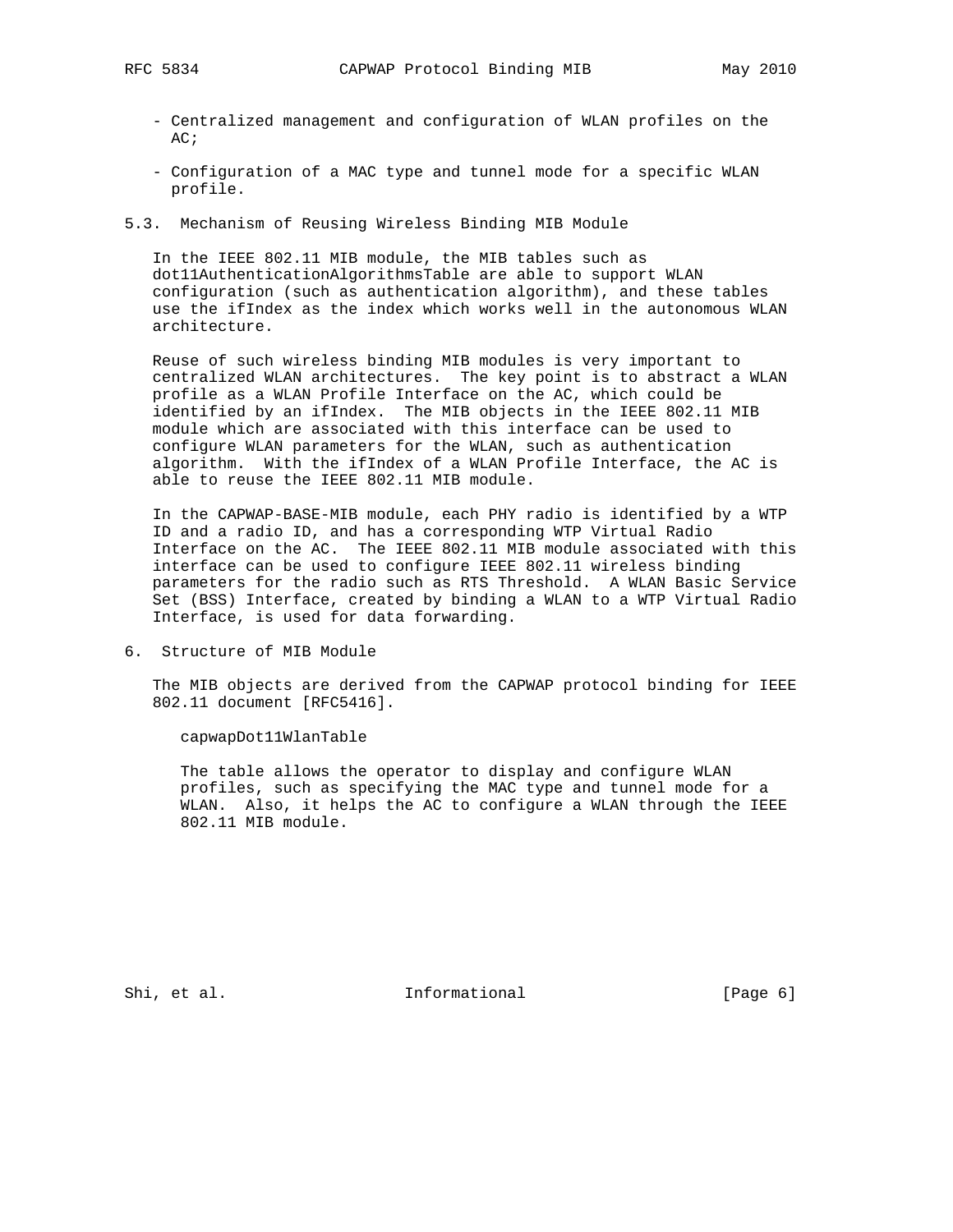capwapDot11WlanBindTable

 The table provides a way to bind WLAN profiles to a WTP Virtual Radio Interface, which has a corresponding PHY radio. A binding operation dynamically creates a WLAN BSS Interface, which is used for data forwarding.

- 7. Relationship to Other MIB Modules
- 7.1. Relationship to SNMPv2-MIB Module

 The CAPWAP-DOT11-MIB module does not duplicate the objects of the 'system' group in the SNMPv2-MIB [RFC3418] that is defined as being mandatory for all systems, and the objects apply to the entity as a whole. The 'system' group provides identification of the management entity and certain other system-wide data.

7.2. Relationship to IF-MIB Module

 The Interfaces Group [RFC2863] defines generic managed objects for managing interfaces. This memo contains the media-specific extensions to the Interfaces Group for managing WLAN that are modeled as interfaces.

 Each WLAN profile corresponds to a WLAN Profile Interface on the AC. The interface MUST be modeled as an ifEntry, and ifEntry objects such as ifIndex, ifDescr, ifName, and ifAlias are to be used as per [RFC2863]. The WLAN Profile Interface provides a way to configure IEEE 802.11 parameters for a specific WLAN and reuse the IEEE 802.11 MIB module.

 To provide data forwarding service, the AC dynamically creates WLAN BSS Interfaces. A WLAN BSS Interface MUST be modeled as an ifEntry, and ifEntry objects such as ifIndex, ifDescr, ifName, and ifAlias are to be used as per [RFC2863]. The interface enables a single physical WTP to support multiple WLANs.

 Also, the AC MUST have a mechanism that preserves the value of the ifIndexes (of both the WLAN Profile Interfaces and the WLAN BSS Interfaces) in the ifTable at AC reboot.

7.3. Relationship to CAPWAP-BASE-MIB Module

 The CAPWAP-BASE-MIB module provides a way to manage and control WTP and radio objects. Especially, it provides the WTP Virtual Radio Interface mechanism to enable the AC to reuse the IEEE 802.11 MIB module. With this mechanism, an operator could configure an IEEE

Shi, et al. 1nformational [Page 7]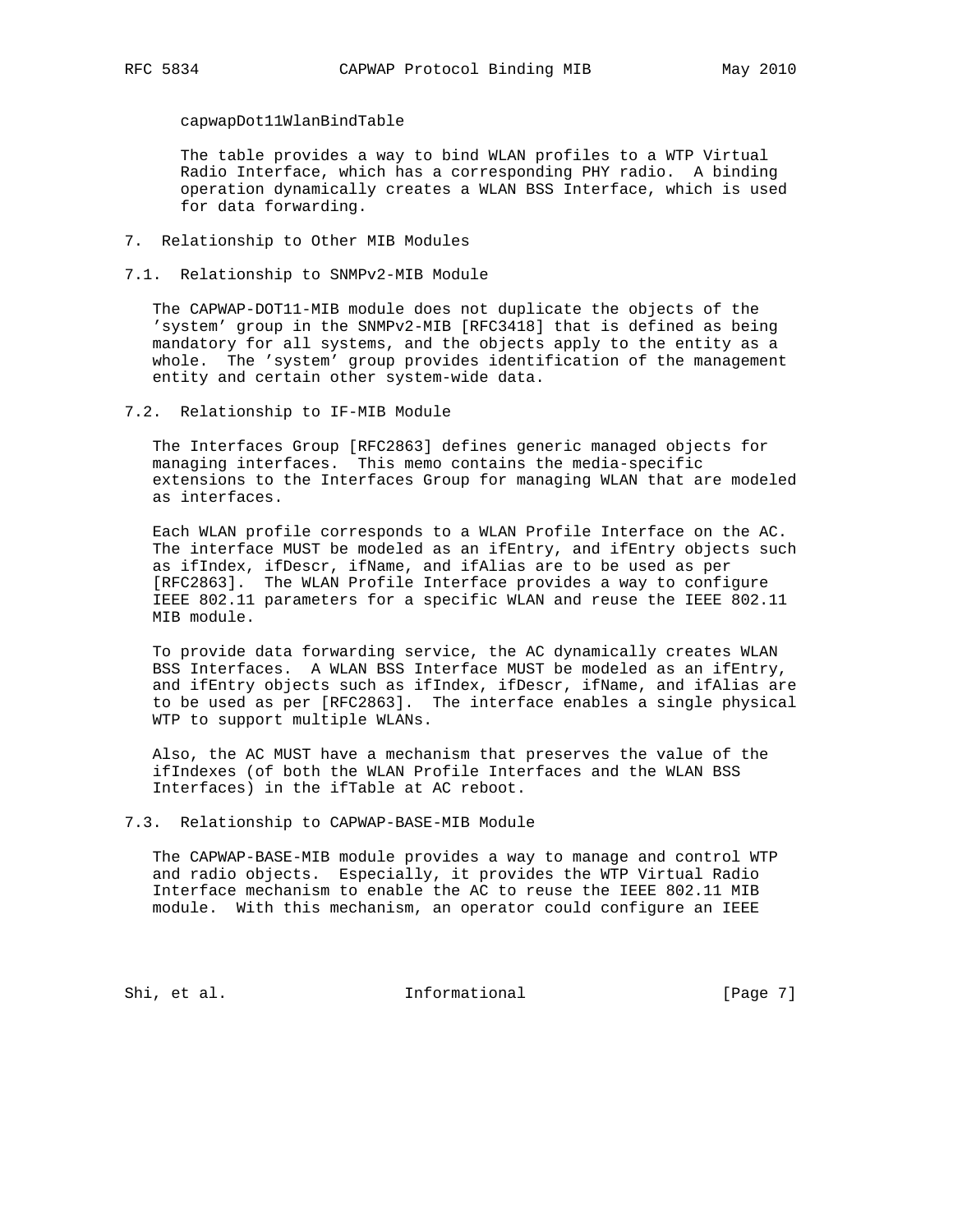802.11 radio's parameters and view the radio's traffic statistics on the AC. Based on the CAPWAP-BASE-MIB module, the CAPWAP-DOT11-MIB module provides more WLAN information.

7.4. Relationship to MIB Module in the IEEE 802.11 Standard

 With the ifIndex of WLAN Profile Interface and WLAN BSS Interface, the MIB module is able to reuse the IEEE 802.11 MIB module [IEEE.802-11.2007]. The CAPWAP-DOT11-MIB module does not duplicate those objects in the IEEE 802.11 MIB module.

 The CAPWAP Protocol Binding for IEEE 802.11 [RFC5416] involves some of the MIB objects defined in the IEEE 802.11 standard. Although CAPWAP-DOT11-MIB module uses it [RFC5416] as a reference, it could reuse all the MIB objects in the IEEE 802.11 standard , and is not limited by the scope of CAPWAP Protocol Binding for IEEE 802.11.

7.5. MIB Modules Required for IMPORTS

 The following MIB modules are required for IMPORTS: SNMPv2-SMI [RFC2578], SNMPv2-TC [RFC2579], SNMPv2-CONF [RFC2580], IF-MIB [RFC2863], and CAPWAP-BASE-MIB [RFC5833].

- 8. Example of CAPWAP-DOT11-MIB Module Usage
	- 1) Create a WTP profile.

 Suppose the WTP's base MAC address is '00:01:01:01:01:00'. Creates a WTP profile for it through the capwapBaseWtpProfileTable [RFC5833] as follows:

```
 In capwapBaseWtpProfileTable
```

| capwapBaseWtpProfileId                      | $= 1$ ,                   |
|---------------------------------------------|---------------------------|
| capwapBaseWtpProfileName                    | $=$ 'WTP Profile 123456', |
| capwapBaseWtpProfileWtpMacAddress           | $= '00:01:01:01:01:00',$  |
| capwapBaseWtpProfileWTPModelNumber          | $=$ 'WTP123',             |
| capwapBaseWtpProfileWtpName                 | $=$ 'WTP 123456',         |
| capwapBaseWtpProfileWtpLocation             | $= 'office',$             |
| capwapBaseWtpProfileWtpStaticIpEnable       | $= true(1)$ ,             |
| capwapBaseWtpProfileWtpStaticIpType         | $=$ ipv4 $(1)$ ,          |
| capwapBaseWtpProfileWtpStaticIpAddress      | $= '192.0.2.10'$ .        |
| capwapBaseWtpProfileWtpNetmask              | $= '255.255.255.0',$      |
| capwapBaseWtpProfileWtpGateway              | $= '192.0.2.1',$          |
| capwapBaseWtpProfileWtpFallbackEnable       | $= true(1)$ ,             |
| capwapBaseWtpProfileWtpEchoInterval         | $= 30,$                   |
| capwapBaseWtpProfileWtpIdleTimeout          | $= 300,$                  |
| capwapBaseWtpProfileWtpMaxDiscoveryInterval | $= 20.$                   |

Shi, et al. 10. Informational 1. [Page 8]

{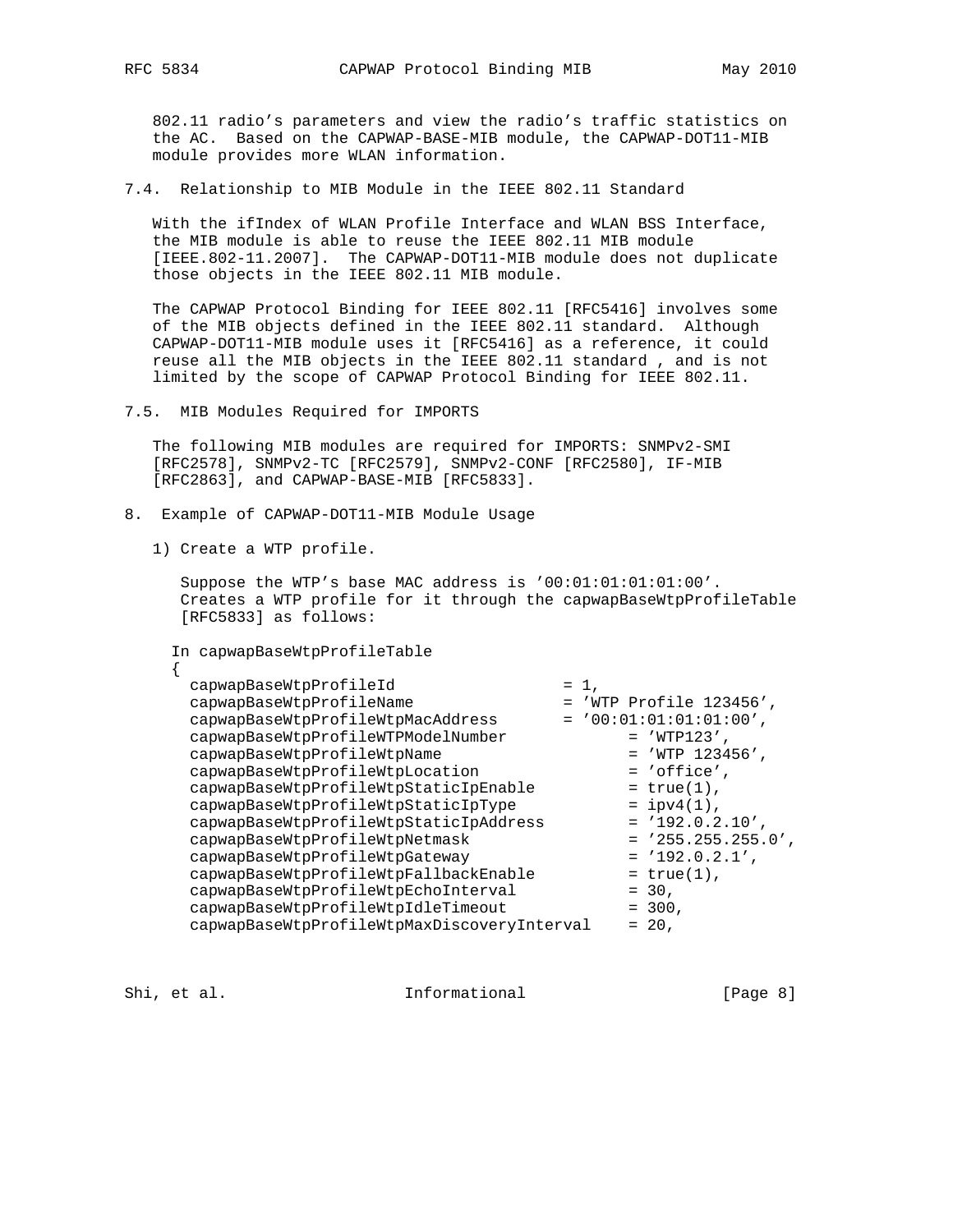```
capwapBaseWtpProfileWtpReportInterval = 120,
 capwapBaseWtpProfileWtpStatisticsTimer = 120,
 capwapBaseWtpProfileWtpEcnSupport = limited(0)
    }
     Suppose the WTP with model number 'WTP123' has one PHY radio and
     this PHY radio is identified by ID 1. The creation of this WTP
     profile triggers the AC to automatically create a WTP Virtual
     Radio Interface and add a new row object to the
     capwapBaseWirelessBindingTable without manual intervention.
     Suppose the ifIndex of the WTP Virtual Radio Interface is 10. The
     following information is stored in the
     capwapBaseWirelessBindingTable.
     In capwapBaseWirelessBindingTable
     {
capwapBaseWtpProfileId = 1,
 capwapBaseWirelessBindingRadioId = 1,
     capwapBaseWireless BindingVirtualRadioIfIndex = 10,capwapBaseWirelessBindingType = dot11(2)
     }
     The WTP Virtual Radio Interfaces on the AC correspond to the PHY
     radios on the WTP. The WTP Virtual Radio Interface is modeled by
     ifTable [RFC2863].
     In ifTable
     {
ifIndex = 10, ifDescr = 'WTP Virtual Radio Interface',
ifType = 254,
ifMtu = 0,ifSpeed = 0, ifPhysAddress = '00:00:00:00:00:00',
ifAdminStatus = true(1),
ifOperStatus = false(0),
ifLastChange = 0,
ifInOctets = 0,
ifInUcastPkts = 0,
ifInDiscards = 0,
ifInErrors = 0,
     ifInUnknownProtos = 0,
      ifOutOctets = 0,
ifOutUcastPkts = 0,
ifOutDiscards = 0,
ifOutErrors = 0
      }
```
Shi, et al. The informational the state of  $[Page 9]$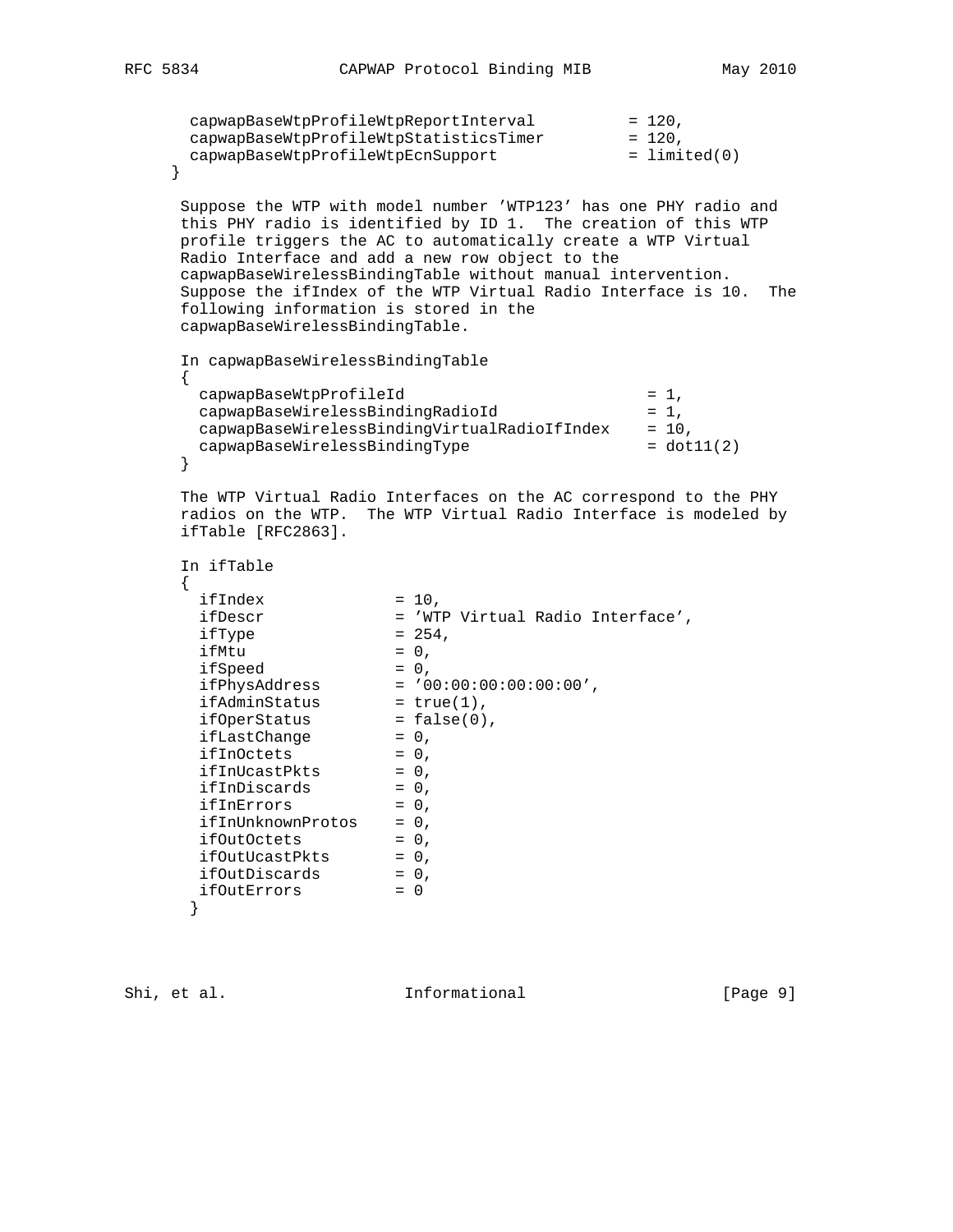2) Query the ifIndexes of WTP Virtual Radio Interfaces.

 Before configuring PHY radios, the operator needs to get the ifIndexes of WTP Virtual Radio Interfaces corresponding to the PHY radios.

 As the capwapBaseWirelessBindingTable already stores the mappings between PHY radios (Radio IDs) and the ifIndexes of WTP Virtual Radio Interfaces, the operator can get the ifIndex information by querying this table. Such a query operation SHOULD run from radio ID 1 to radio ID 31 (according to [RFC5415]), and stop when an invalid ifIndex value (0) is returned.

 This example uses capwapBaseWtpProfileId = 1 and capwapBaseWirelessBindingRadioId = 1 as inputs to query the capwapBaseWirelessBindingTable, and gets capwapBaseWirelessBindingVirtualRadioIfIndex = 10. Then it uses capwapBaseWtpProfileId = 1 and capwapBaseWirelessBindingRadioId = 2, and gets an invalid ifIndex value (0), so the query operation ends. This method gets not only the ifIndexes of WTP Virtual Radio Interfaces, but also the numbers of PHY radios. Besides checking whether the ifIndex value is valid, the operator SHOULD check whether the capwapBaseWirelessBindingType is the desired binding type.

3) Configure IEEE 802.11 parameters for a WTP Virtual Radio Interface

 This configuration is made on the AC through the IEEE 802.11 MIB module.

 The following shows an example of configuring parameters for a WTP Virtual Radio Interface with ifIndex 10 through the dot11OperationTable [IEEE.802-11.2007].

In dot11OperationTable

 {  $ifIndex = 10,$  dot11MACAddress = '00:00:00:00:00:00',  $dot11RTSThreshold = 2347,$ dot11ShortRetryLimit = 7,  $dot11$ LongRetryLimit  $= 4$ ,  $dot11$ FragmentationThreshold  $= 256$ , dot11MaxTransmitMSDULifetime = 512, dot11MaxReceiveLifetime = 512, dot11ManufacturerID  $\qquad \qquad \qquad = 'c$ apwap', dot11ProductID = 'capwap',  $dot11$ CAPLimit = 2,  $dot11HCCWmin$  = 0,

Shi, et al. 10 1nformational [Page 10]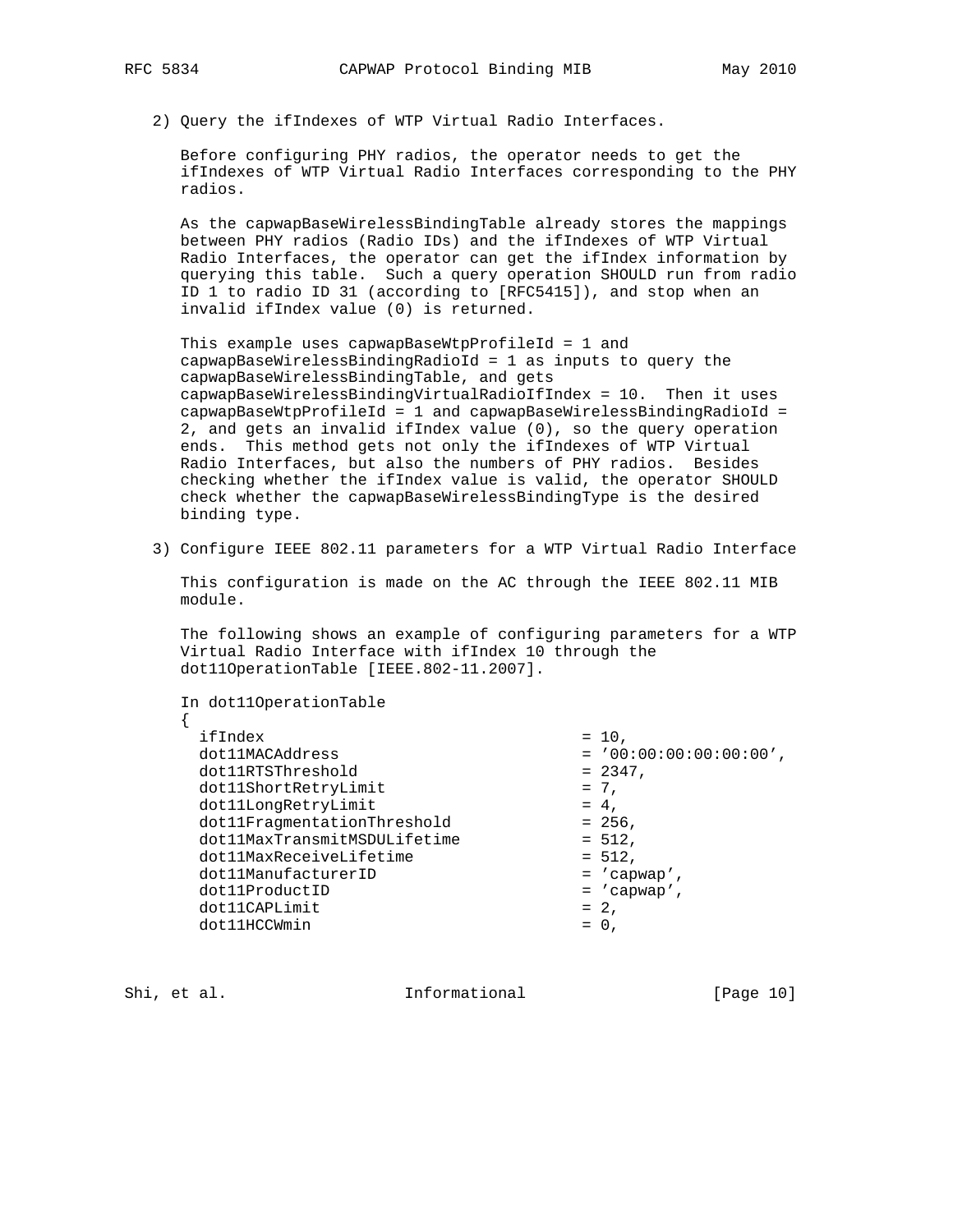| dot11HCCWmax                          | $= 0$    |
|---------------------------------------|----------|
| dot11HCCAIFSN                         | $= 1$ ,  |
| dot11ADDBAResponseTimeout             | $= 1$ ,  |
| dot11ADDTSResponseTimeout             | $= 1$ ,  |
| dot11ChannelUtilizationBeaconInterval | $= 50$ , |
| dot11ScheduleTimeout                  | $= 10$ , |
| dot11DLSResponseTimeout               | $= 10$ , |
| dot110APMissingAckRetryLimit          | $= 1$ ,  |
| dot11EDCAAveragingPeriod              | $= 5$    |
|                                       |          |

4) Configure a WLAN Profile.

 WLAN configuration is made on the AC through the CAPWAP-DOT11-MIB module, and IEEE 802.11 MIB module.

 The first step is to create a WLAN Profile Interface through the CAPWAP-DOT11-MIB module on the AC.

 For example, when you configure a WLAN profile that is identified by capwapDot11WlanProfileId 1, the capwapDot11WlanTable creates the following row object for it.

```
 In capwapDot11WlanTable
     {
capwapDot11WlanProfileId = 1,
 capwapDot11WlanProfileIfIndex = 20,
 capwapDot11WlanMacType = splitMAC(2),
 capwapDot11WlanTunnelMode = dot3Tunnel(2),
 capwapDot11WlanRowStatus = createAndGo(4)
     }
```
 The creation of a row object triggers the AC to automatically create a WLAN Profile Interface and it is identified by ifIndex 20 without manual intervention.

 A WLAN Profile Interface MUST be modeled as an ifEntry on the AC that provides appropriate interface information. The capwapDot11WlanTable stores the mappings between capwapDot11WlanProfileIds and the ifIndexes of WLAN Profile Interfaces.

| In ifTable |         |                             |
|------------|---------|-----------------------------|
|            |         |                             |
| ifIndex    | $= 20.$ |                             |
| ifDescr    |         | = 'WLAN Profile Interface', |
| ifType     | $= 252$ |                             |
| ifMtu      | $= 0.$  |                             |

Shi, et al. 10. Informational [Page 11]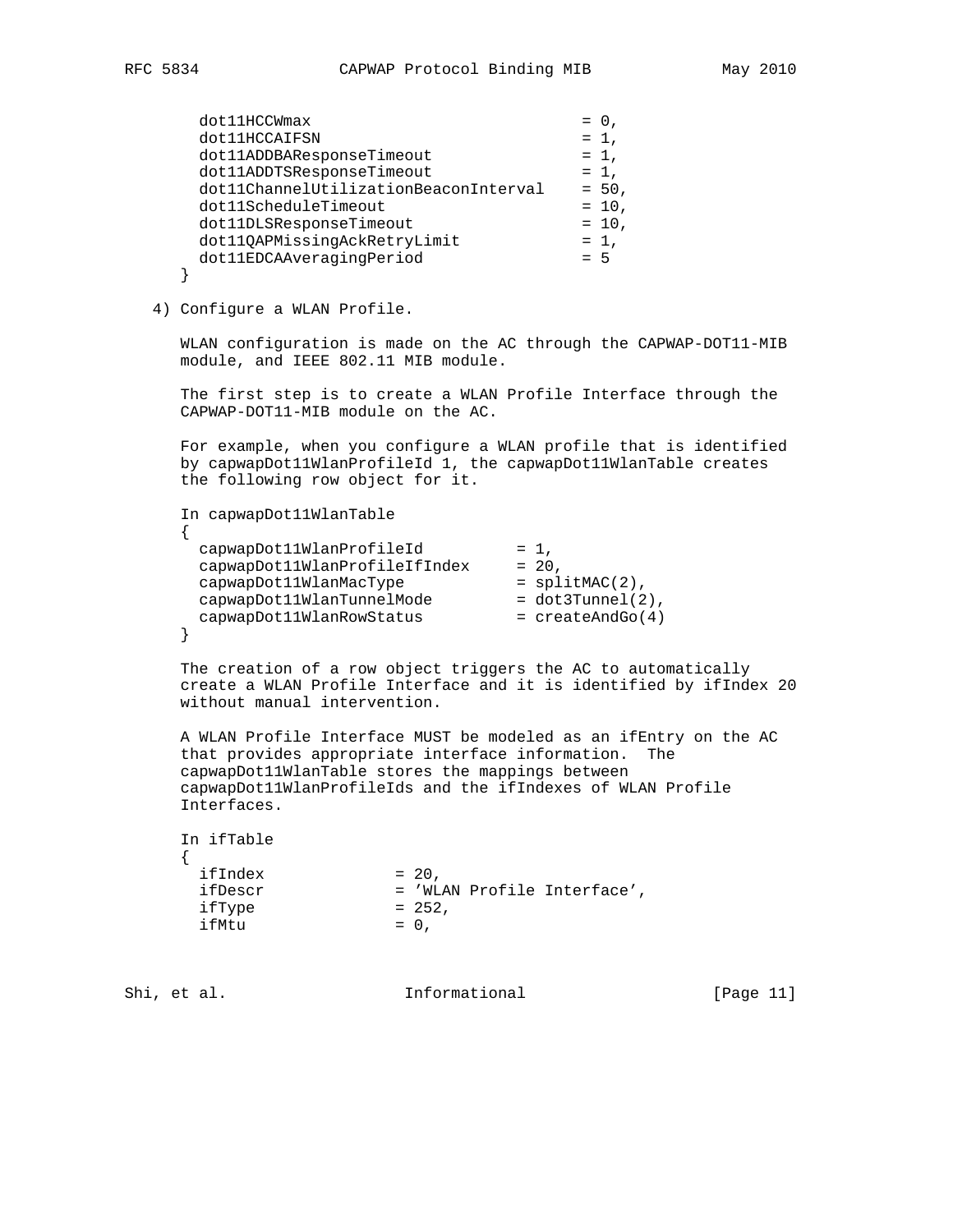| ifSpeed           | $= 0.$                                                          |
|-------------------|-----------------------------------------------------------------|
| ifPhysAddress     | $= '00:00:00:00:00:00'.$                                        |
| ifAdminStatus     | $= true(1)$ ,                                                   |
| ifOperStatus      | $= true(1)$ ,                                                   |
| ifLastChange      | $= 0$ ,                                                         |
| ifInOctets        | $= 0$ ,                                                         |
| ifInUcastPkts     | $= 0$ ,                                                         |
| ifInDiscards      | $= 0$ ,                                                         |
| ifInErrors        | $= 0$ ,                                                         |
| ifInUnknownProtos | $= 0$ ,                                                         |
| ifOutOctets       | $= 0$ ,                                                         |
| ifOutUcastPkts    | $= 0$ ,                                                         |
| ifOutDiscards     | $= 0$ ,                                                         |
| ifOutErrors       | $= 0$                                                           |
|                   |                                                                 |
|                   | The second step is to configure WLAN parameters for the WLAN    |
|                   | Profile Interface through the IEEE 802.11 MIB module on the AC. |

 The following example configures an authentication algorithm for a WLAN.

 In dot11AuthenticationAlgorithmsTable  $\{$  $ifIndex = 20,$ dot11AuthenticationAlgorithmsIndex = 1,  $dot11$ AuthenticationAlgorithm  $=$  Shared Key(2), dot11AuthenticationAlgorithmsEnable = true(1) }

 Here, ifIndex 20 identifies the WLAN Profile Interface, and the index of the configured authentication algorithm is 1.

5) Bind WLAN Profiles to a WTP radio.

 On the AC, the capwapDot11WlanBindTable in the CAPWAP-DOT11-MIB stores the bindings between WLAN profiles(identified by capwapDot11WlanProfileId) and WTP Virtual Radio Interfaces (identified by the ifIndex).

 For example, after the operator binds a WLAN profile with capwapDot11WlanProfileId 1 to WTP Virtual Radio Interface with ifIndex 10, the capwapDot11WlanBindTable creates the following row object.

Shi, et al. 10. Informational [Page 12]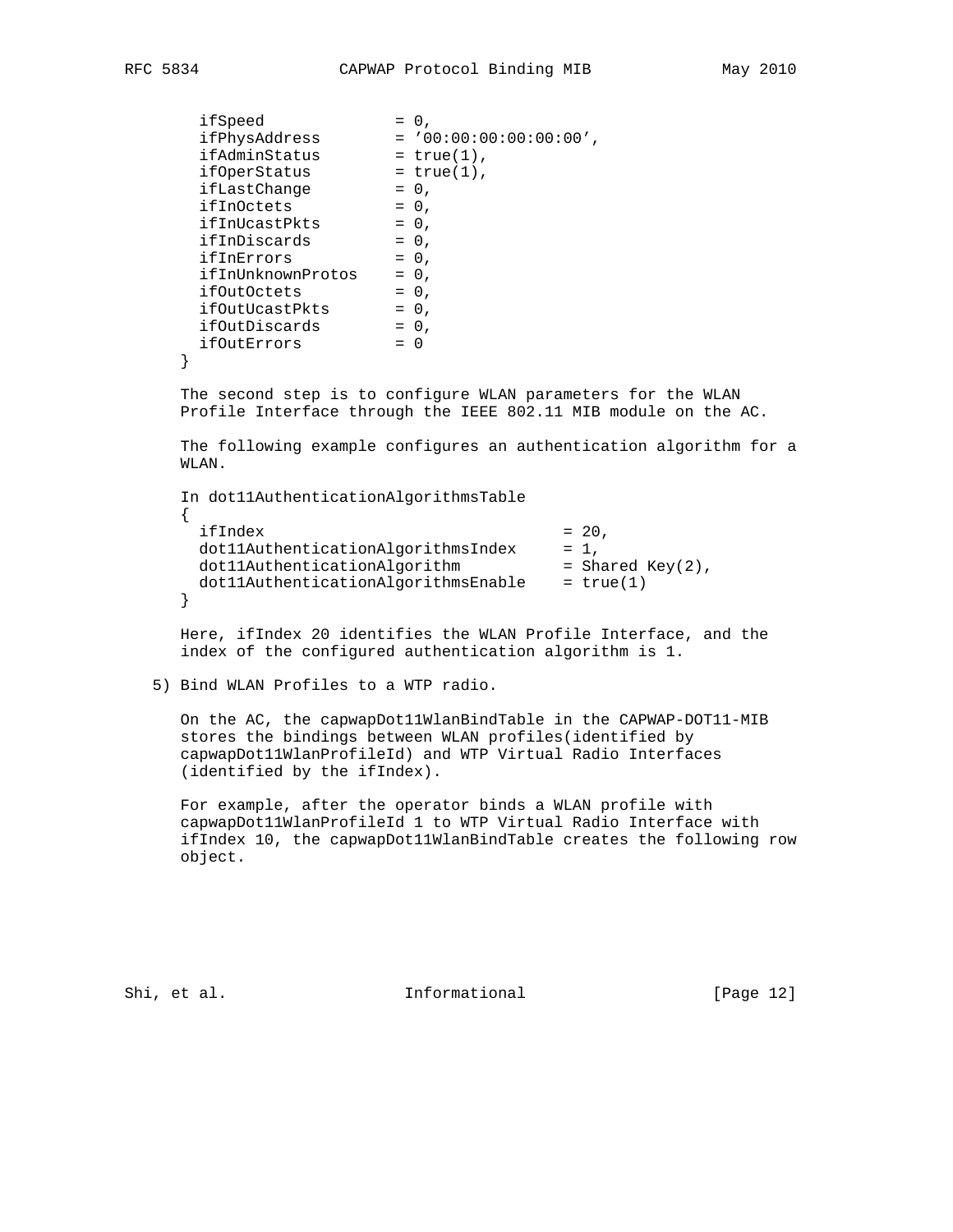In capwapDot11WlanBindTable  $\mathcal{L}$  $ifIndex = 10,$ capwapDot11WlanProfileId = 1, capwapDot11WlanBindBssIfIndex = 30, capwapDot11WlanBindRowStatus = createAndGo(4) }

 If the capwapDot11WlanMacType of the WLAN is splitMAC(2), the creation of the row object in the capwapDot11WlanBindTable triggers the AC to automatically create a WLAN BSS Interface identified by ifIndex 30 without manual intervention.

 The WLAN BSS Interface MUST be modeled as an ifEntry on the AC, which provides appropriate interface information. The capwapDot11WlanBindTable stores the mappings among the ifIndex of a WTP Virtual Radio Interface, WLAN profile ID, WLAN ID, and the ifIndex of a WLAN BSS Interface.

 6) Get the current configuration status report from the WTP to the AC.

 Before a WTP that has joined the AC gets configuration from the AC, it needs to report its current configuration status by sending a configuration status request message to the AC, which uses the message to update corresponding MIB objects on the AC. For example, for ifIndex 10 (which identifies a WLAN Virtual Radio Interface), its ifOperStatus in the ifTable is updated according to the current radio operational status in the CAPWAP message [RFC5415].

7) Query WTP and radio statistical data.

 After WTPs start to run, the operator could query WTP and radio statistics data through the CAPWAP-BASE-MIB and CAPWAP-DOT11-MIB modules. For example, through the dot11CountersTable [IEEE.802-11.2007], the operator could query counter data of a radio that is identified by the ifIndex of the corresponding WLAN Virtual Radio Interface.

8) Query other statistical data.

 The operator could query the configuration of a WLAN through the dot11AuthenticationAlgorithmsTable [IEEE.802-11.2007] and the statistical data of a WLAN BSS Interface through the ifTable [RFC2863].

Shi, et al. 10. Informational [Page 13]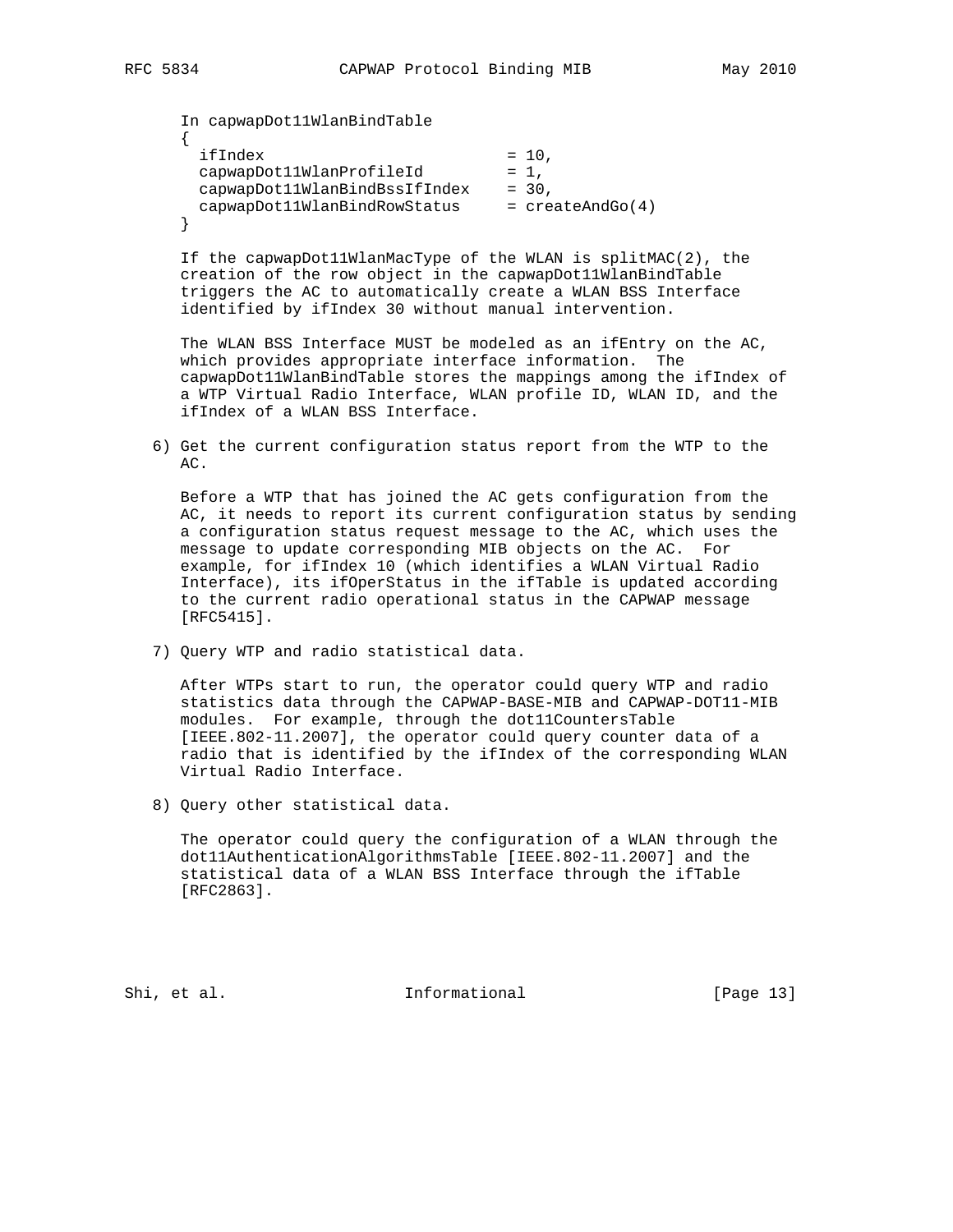```
9. Definitions
CAPWAP-DOT11-MIB DEFINITIONS ::= BEGIN
IMPORTS
   RowStatus, TEXTUAL-CONVENTION
       FROM SNMPv2-TC
    OBJECT-GROUP, MODULE-COMPLIANCE
       FROM SNMPv2-CONF
   MODULE-IDENTITY, OBJECT-TYPE, mib-2, Unsigned32
       FROM SNMPv2-SMI
    ifIndex, InterfaceIndex
       FROM IF-MIB
    CapwapBaseMacTypeTC, CapwapBaseTunnelModeTC
       FROM CAPWAP-BASE-MIB;
capwapDot11MIB MODULE-IDENTITY
   LAST-UPDATED "201004300000Z" -- 30 April 2010
     ORGANIZATION "IETF Control And Provisioning of Wireless Access
                  Points (CAPWAP) Working Group
                  http://www.ietf.org/html.charters/capwap-charter.html"
     CONTACT-INFO
         "General Discussion: capwap@frascone.com
          To Subscribe: http://lists.frascone.com/mailman/listinfo/capwap
          Yang Shi (editor)
          Hangzhou H3C Tech. Co., Ltd.
          Beijing R&D Center of H3C, Digital Technology Plaza
          NO. 9 Shangdi 9th Street, Haidian District
          Beijing 100085
          China
          Phone: +86 010 82775276
          Email: rishyang@gmail.com
          David T. Perkins (editor)
          228 Bayview Dr.
          San Carlos, CA 94070
          USA
          Phone: +1 408 394-8702
          Email: dperkins@dsperkins.com
          Chris Elliott (editor)
          1516 Kent St.
          Durham, NC 27707
          USA
          Phone: +1 919-308-1216
          Email: chelliot@pobox.com
```
Shi, et al. Informational [Page 14]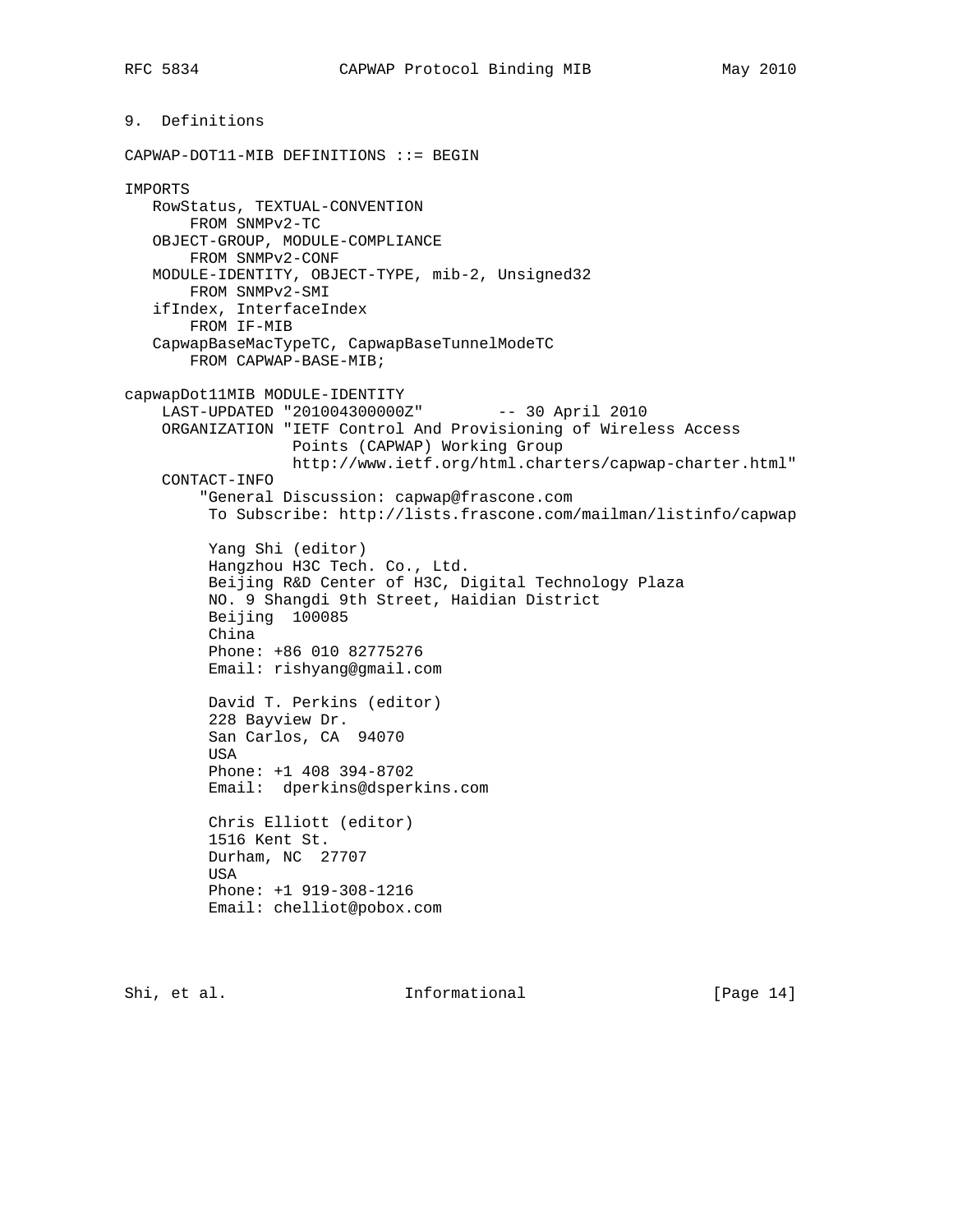```
 Yong Zhang (editor)
          Fortinet, Inc.
          1090 Kifer Road
          Sunnyvale, CA 94086
          USA
          Email: yzhang@fortinet.com"
    DESCRIPTION
        "Copyright (c) 2010 IETF Trust and the persons identified as
         authors of the code. All rights reserved.
        Redistribution and use in source and binary forms, with or
        without modification, is permitted pursuant to, and subject
        to the license terms contained in, the Simplified BSD License
         set forth in Section 4.c of the IETF Trust's Legal Provisions
        Relating to IETF Documents
         (http://trustee.ietf.org/license-info).
        This version of this MIB module is part of RFC 5834;
         see the RFC itself for full legal notices.
        This MIB module contains managed object definitions for
        CAPWAP Protocol binding for IEEE 802.11."
   REVISION "201004300000Z"
   DESCRIPTION
        "Initial version, published as RFC 5834"
         ::= { mib-2 195 }
-- Textual conventions
CapwapDot11WlanIdTC ::= TEXTUAL-CONVENTION
    DISPLAY-HINT "d"
     STATUS current
     DESCRIPTION
         "Represents the unique identifier of a Wireless Local Area
         Network (WLAN)."
    SYNTAX Unsigned32 (1..16)
CapwapDot11WlanIdProfileTC ::= TEXTUAL-CONVENTION
    DISPLAY-HINT "d"
     STATUS current
     DESCRIPTION
        "Represents the unique identifier of a WLAN profile."
     SYNTAX Unsigned32 (1..512)
-- Top level components of this MIB module
-- Tables, Scalars
Shi, et al.                   Informational               [Page 15]
```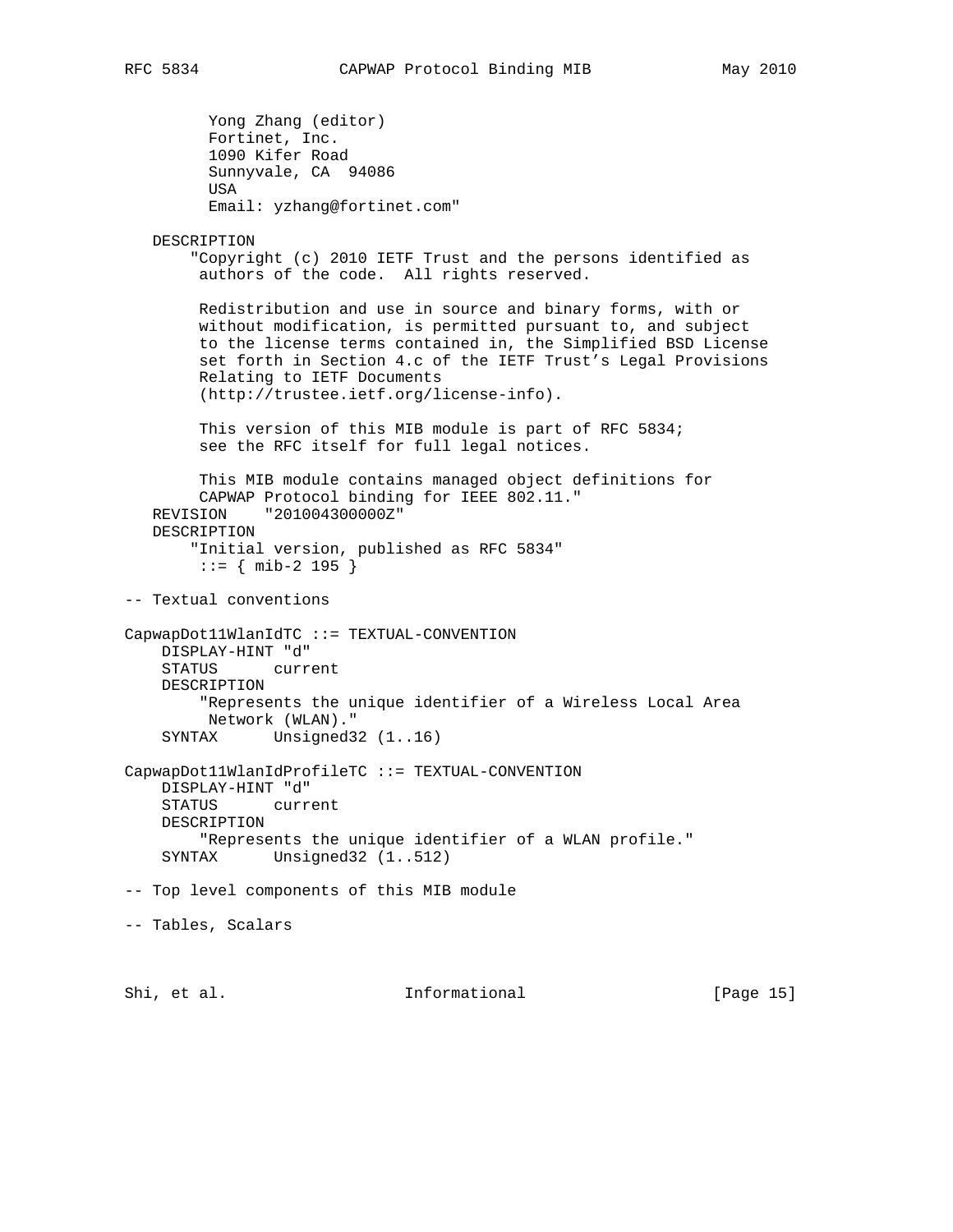```
capwapDot11Objects OBJECT IDENTIFIER
   ::= { capwapDot11MIB 1 }
-- Conformance
capwapDot11Conformance OBJECT IDENTIFIER
   ::= { capwapDot11MIB 2 }
-- capwapDot11WlanTable Table
capwapDot11WlanTable OBJECT-TYPE
    SYNTAX SEQUENCE OF CapwapDot11WlanEntry
    MAX-ACCESS not-accessible
    STATUS current
    DESCRIPTION
        "A table that allows the operator to display and configure
         WLAN profiles, such as specifying the MAC type and tunnel mode
         for a WLAN. Also, it helps the AC to configure a WLAN through
         the IEEE 802.11 MIB module.
         Values of all objects in this table are persistent at
         restart/reboot."
   ::= { capwapDot110bjects 1 }
capwapDot11WlanEntry OBJECT-TYPE
    SYNTAX CapwapDot11WlanEntry
    MAX-ACCESS not-accessible
    STATUS current
    DESCRIPTION
       "A set of objects that stores the settings of a WLAN profile."
    INDEX { capwapDot11WlanProfileId }
   ::= { capwapDot11WlanTable 1 }
CapwapDot11WlanEntry ::=
    SEQUENCE {
 capwapDot11WlanProfileId CapwapDot11WlanIdProfileTC,
 capwapDot11WlanProfileIfIndex InterfaceIndex,
 capwapDot11WlanMacType CapwapBaseMacTypeTC,
 capwapDot11WlanTunnelMode CapwapBaseTunnelModeTC,
 capwapDot11WlanRowStatus RowStatus
    }
capwapDot11WlanProfileId OBJECT-TYPE
    SYNTAX CapwapDot11WlanIdProfileTC
    MAX-ACCESS not-accessible
   STATUS
    DESCRIPTION
        "Represents the identifier of a WLAN profile that has a
         corresponding capwapDot11WlanProfileIfIndex."
   ::= { capwapDot11WlanEntry 1 }
```
Shi, et al. Character informational contractions (Page 16)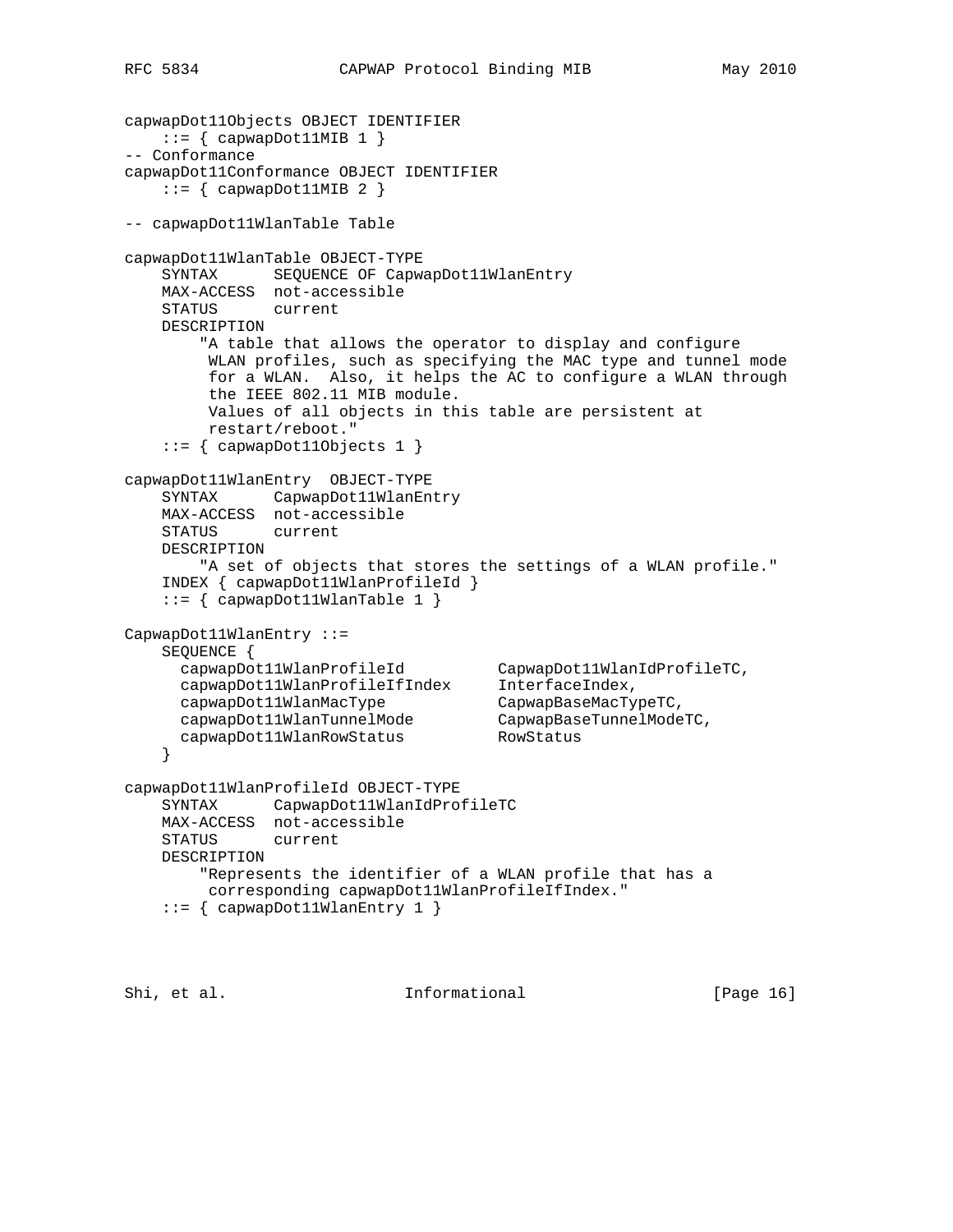```
capwapDot11WlanProfileIfIndex OBJECT-TYPE
     SYNTAX InterfaceIndex
    MAX-ACCESS read-only
     STATUS current
    DESCRIPTION
         "Represents the index value that uniquely identifies a
         WLAN Profile Interface. The interface identified by a
         particular value of this index is the same interface as
          identified by the same value of the ifIndex.
          The creation of a row object in the capwapDot11WlanTable
          triggers the AC to automatically create an WLAN Profile
          Interface identified by an ifIndex without manual
          intervention.
          Most MIB tables in the IEEE 802.11 MIB module
          [IEEE.802-11.2007] use an ifIndex to identify an interface
          to facilitate the configuration and maintenance, for example,
          dot11AuthenticationAlgorithmsTable.
          Using the ifIndex of a WLAN Profile Interface, the Operator
         could configure a WLAN through the IEEE 802.11 MIB module."
     ::= { capwapDot11WlanEntry 2 }
capwapDot11WlanMacType OBJECT-TYPE
     SYNTAX CapwapBaseMacTypeTC
    MAX-ACCESS read-create
    STATUS current
    DESCRIPTION
         "Represents whether the WTP SHOULD support the WLAN in
         Local or Split MAC modes."
     REFERENCE
         "Section 6.1 of CAPWAP Protocol Binding for IEEE 802.11,
         RFC 5416."
     ::= { capwapDot11WlanEntry 3 }
capwapDot11WlanTunnelMode OBJECT-TYPE
     SYNTAX CapwapBaseTunnelModeTC
    MAX-ACCESS read-create
     STATUS current
    DESCRIPTION
         "Represents the frame tunneling mode to be used for IEEE 802.11
          data frames from all stations associated with the WLAN.
          Bits are exclusive with each other for a specific WLAN profile,
          and only one tunnel mode could be configured.
          If the operator set more than one bit, the value of the
          Response-PDU's error-status field is set to 'wrongValue',
          and the value of its error-index field is set to the index of
         the failed variable binding."
    REFERENCE
         "Section 6.1 of CAPWAP Protocol Binding for IEEE 802.11,
```
Shi, et al. Character informational Theorem is the set of  $[Page 17]$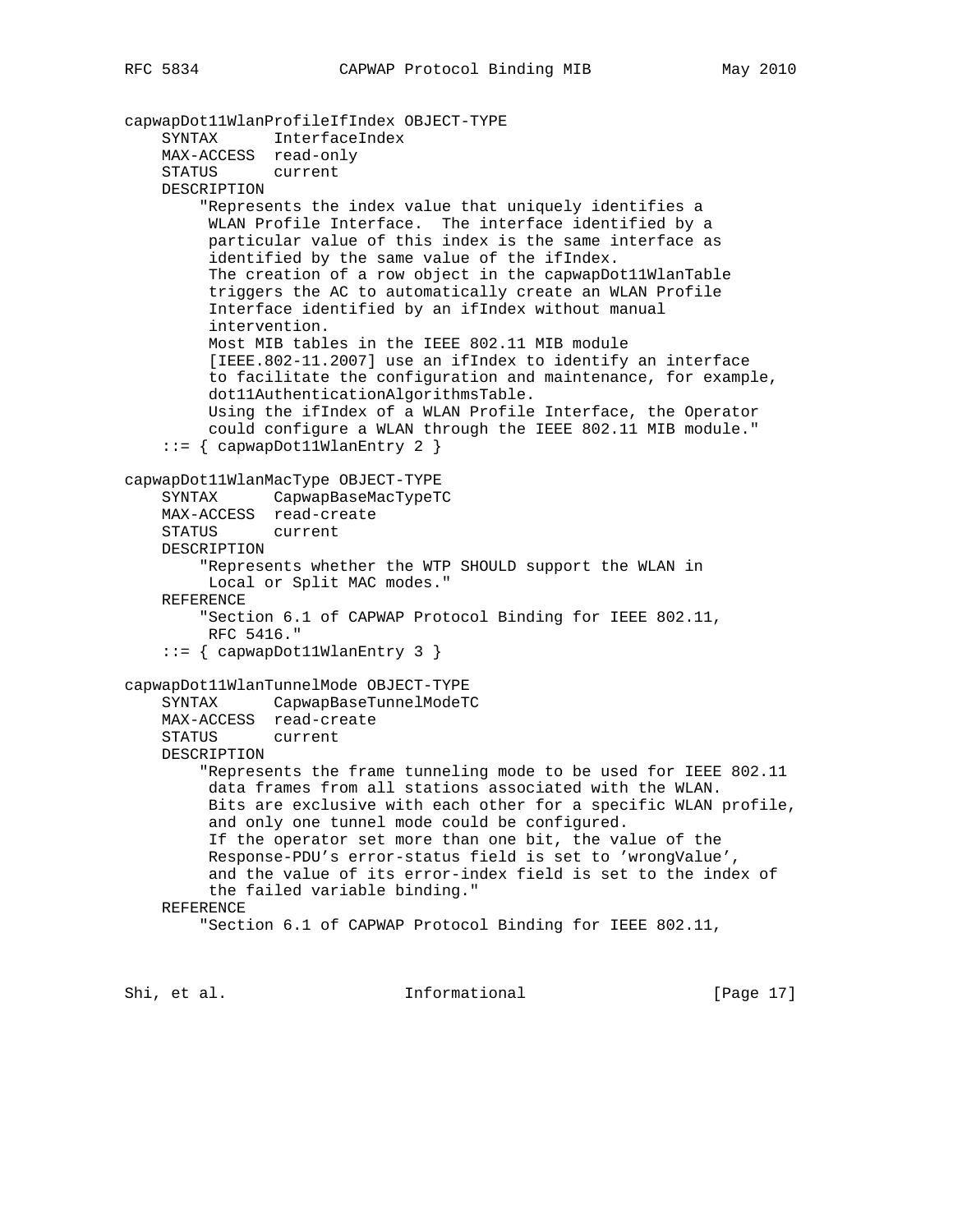```
 RFC 5416."
    ::= { capwapDot11WlanEntry 4 }
capwapDot11WlanRowStatus OBJECT-TYPE
     SYNTAX RowStatus
    MAX-ACCESS read-create
    STATUS current
    DESCRIPTION
         "This variable is used to create, modify, and/or delete a row
         in this table.
         All the objects in a row can be modified only when the value
          of this object in the corresponding conceptual row is not
          'active'. Thus, to modify one or more of the objects in
          this conceptual row:
               a. change the row status to 'notInService',
               b. change the values of the row
               c. change the row status to 'active'
          The capwapDot11WlanRowStatus may be changed to 'active'
          if all the managed objects in the conceptual row with
          MAX-ACCESS read-create have been assigned valid values.
          When the operator deletes a WLAN profile, the AC SHOULD
          check whether the WLAN profile is bound with a radio.
          If yes, the value of the Response-PDU's error-status field
          is set to 'inconsistentValue', and the value of its
          error-index field is set to the index of the failed variable
          binding. If not, the row object could be deleted."
    ::= { capwapDot11WlanEntry 5 }
-- End of capwapDot11WlanTable Table
-- capwapDot11WlanBindTable Table
capwapDot11WlanBindTable OBJECT-TYPE
     SYNTAX SEQUENCE OF CapwapDot11WlanBindEntry
    MAX-ACCESS not-accessible
     STATUS current
    DESCRIPTION
         "A table that stores bindings between WLAN profiles
          (identified by capwapDot11WlanProfileId) and WTP Virtual Radio
          Interfaces. The WTP Virtual Radio Interfaces on the AC
          correspond to physical layer (PHY) radios on the WTPs.
          It also stores the mappings between WLAN IDs and WLAN
          Basic Service Set (BSS) Interfaces.
          Values of all objects in this table are persistent at
         restart/reboot."
    REFERENCE
```
Shi, et al. 10. Informational [Page 18]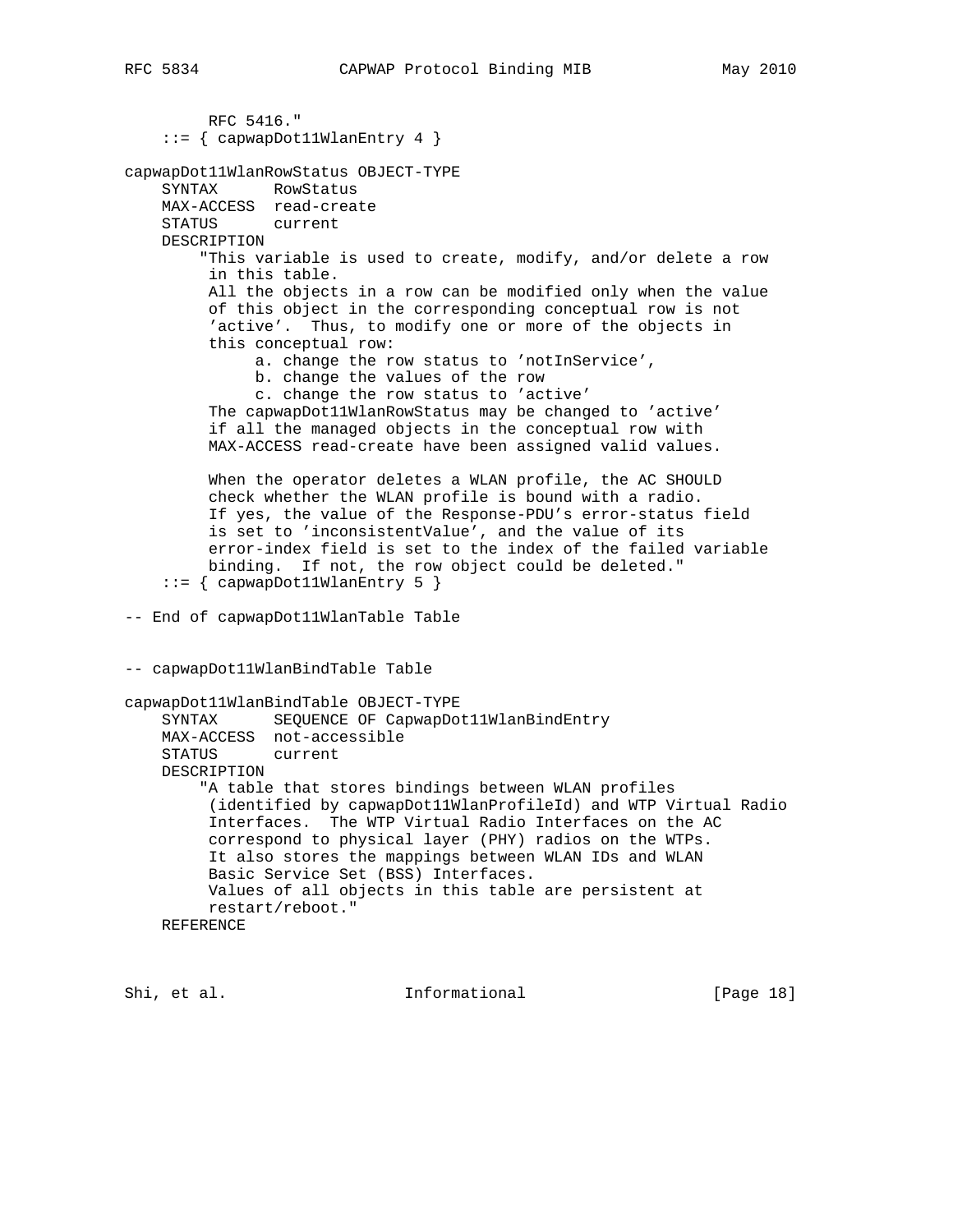"Section 6.1 of CAPWAP Protocol Binding for IEEE 802.11,

```
 RFC 5416."
     ::= { capwapDot11Objects 2 }
capwapDot11WlanBindEntry OBJECT-TYPE
    SYNTAX CapwapDot11WlanBindEntry
    MAX-ACCESS not-accessible
    STATUS current
    DESCRIPTION
         "A set of objects that stores the binding of a WLAN profile
         to a WTP Virtual Radio Interface. It also stores the mapping
         between WLAN ID and WLAN BSS Interface.
         The INDEX object ifIndex is the ifIndex of a WTP Virtual
         Radio Interface."
     INDEX { ifIndex, capwapDot11WlanProfileId }
     ::= { capwapDot11WlanBindTable 1 }
CapwapDot11WlanBindEntry ::=
    SEQUENCE {
 capwapDot11WlanBindWlanId CapwapDot11WlanIdTC,
 capwapDot11WlanBindBssIfIndex InterfaceIndex,
 capwapDot11WlanBindRowStatus RowStatus
    }
capwapDot11WlanBindWlanId OBJECT-TYPE
    SYNTAX CapwapDot11WlanIdTC
    MAX-ACCESS read-only
    STATUS current
    DESCRIPTION
         "Represents the WLAN ID of a WLAN.
         During a binding operation, the AC MUST select an unused
         WLAN ID from between 1 and 16 [RFC5416]. For example, to bind
         another WLAN profile to a radio that has been bound with
         a WLAN profile, WLAN ID 2 should be assigned."
    REFERENCE
         "Section 6.1 of CAPWAP Protocol Binding for IEEE 802.11,
         RFC 5416."
     ::= { capwapDot11WlanBindEntry 1 }
capwapDot11WlanBindBssIfIndex OBJECT-TYPE
    SYNTAX InterfaceIndex
    MAX-ACCESS read-only
    STATUS current
    DESCRIPTION
         "Represents the index value that uniquely identifies a
         WLAN BSS Interface. The interface identified by a
         particular value of this index is the same interface as
         identified by the same value of the ifIndex.
```
Shi, et al. Character and Informational Theory (Page 19)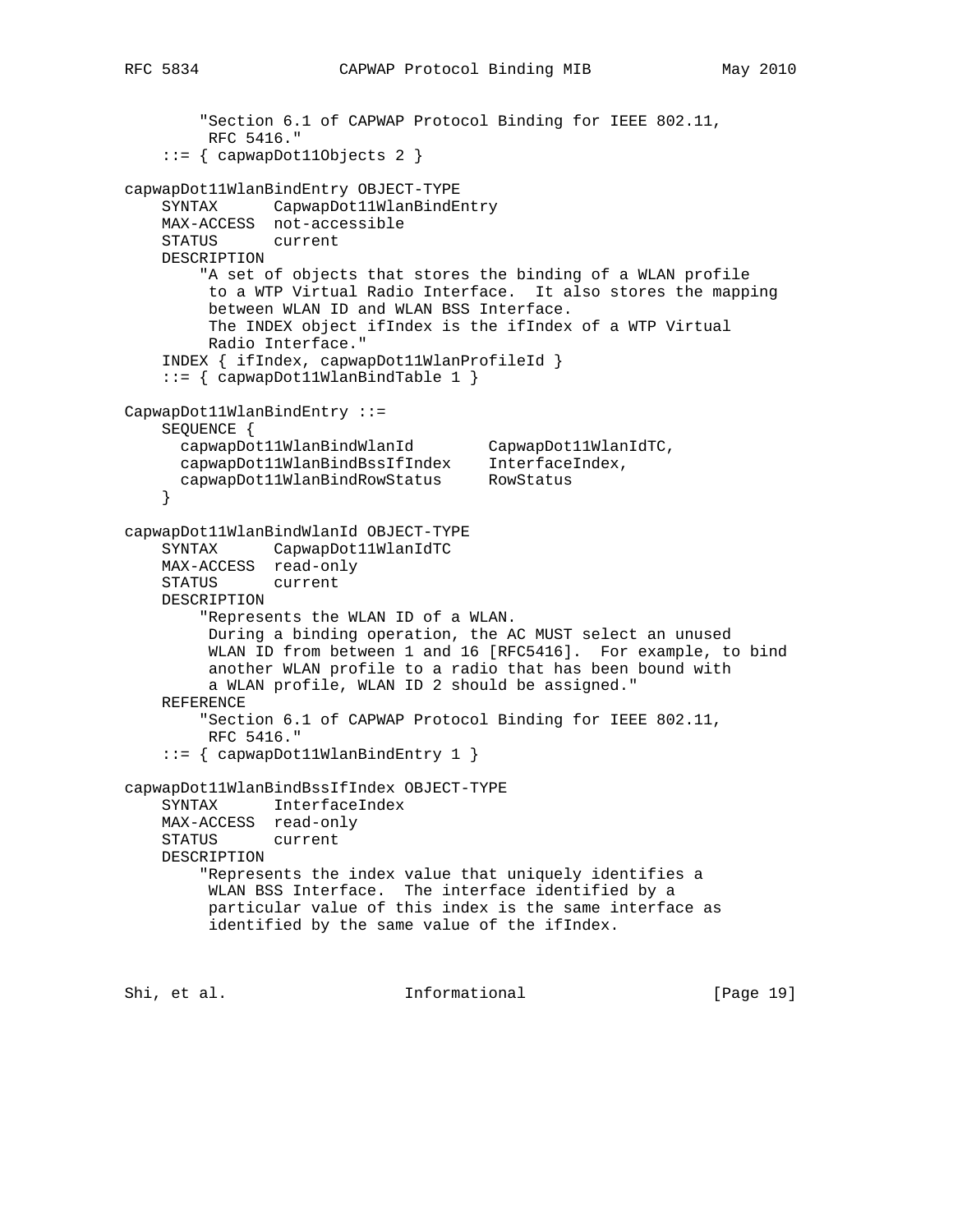The ifIndex here is for a WLAN BSS Interface. The creation of a row object in the capwapDot11WlanBindTable triggers the AC to automatically create a WLAN BSS Interface identified by an ifIndex without manual intervention. The PHY address of the capwapDot11WlanBindBssIfIndex is the BSSID. While manufacturers are free to assign BSSIDs by using any arbitrary mechanism, it is advised that where possible the BSSIDs are assigned as a contiguous block. When assigned as a block, implementations can still assign any of the available BSSIDs to any WLAN. One possible method is for the WTP to assign the address using the following algorithm: base BSSID address + WLAN ID." REFERENCE "Section 2.4 of CAPWAP Protocol Binding for IEEE 802.11, RFC 5416." ::= { capwapDot11WlanBindEntry 2 } capwapDot11WlanBindRowStatus OBJECT-TYPE SYNTAX RowStatus MAX-ACCESS read-create STATUS current DESCRIPTION "This variable is used to create, modify, and/or delete a row in this table. All the objects in a row can be modified only when the value of this object in the corresponding conceptual row is not 'active'. Thus, to modify one or more of the objects in this conceptual row: a. change the row status to 'notInService', b. change the values of the row c. change the row status to 'active'" ::= { capwapDot11WlanBindEntry 3 } -- End of capwapDot11WlanBindTable Table -- Module compliance capwapDot11Groups OBJECT IDENTIFIER ::= { capwapDot11Conformance 1 } capwapDot11Compliances OBJECT IDENTIFIER ::= { capwapDot11Conformance 2 } capwapDot11Compliance MODULE-COMPLIANCE STATUS current DESCRIPTION "Describes the requirements for conformance to the

Shi, et al. Character and Informational Theory (Page 20)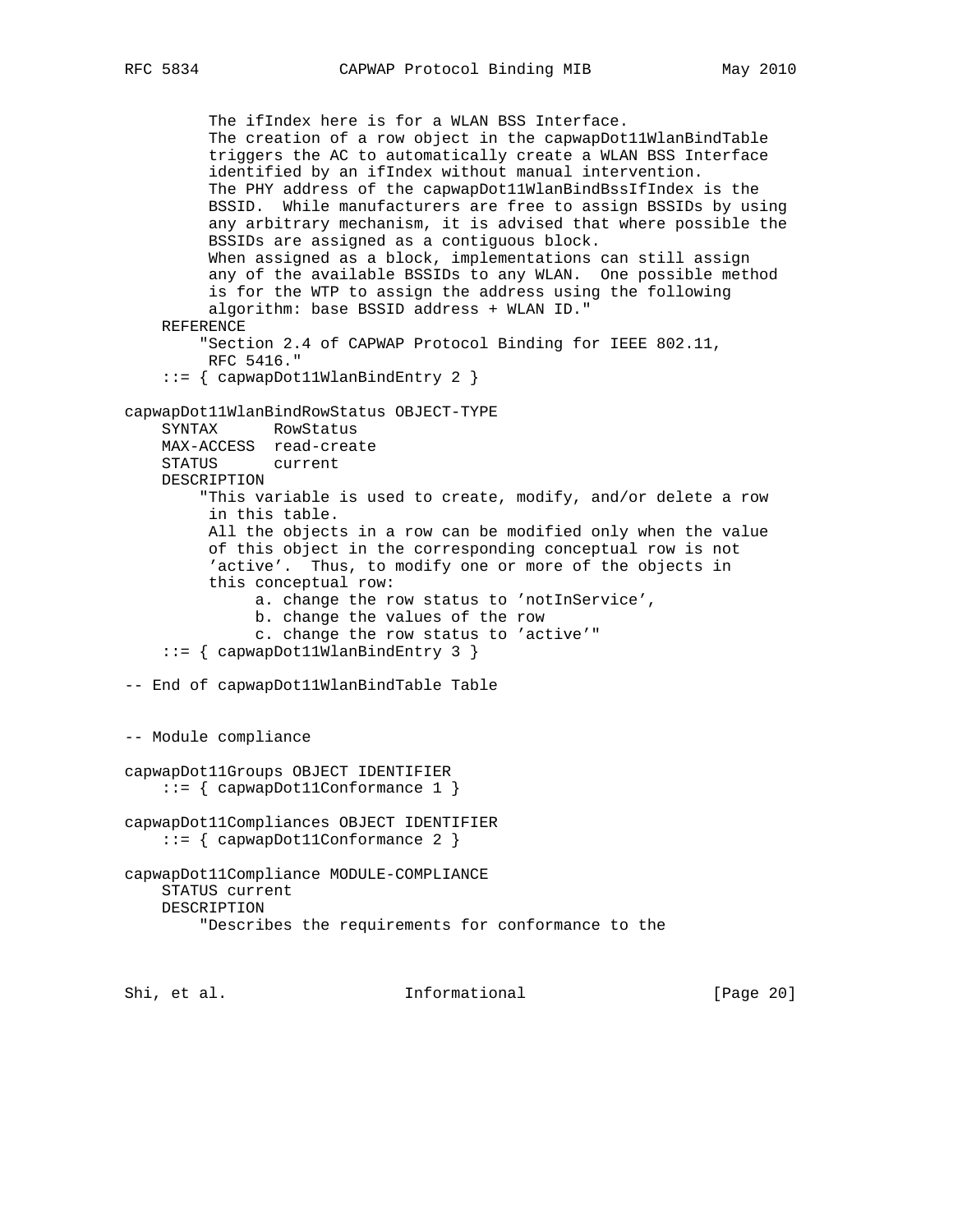```
 CAPWAP-DOT11-MIB module."
    MODULE -- this module
       MANDATORY-GROUPS {
       capwapDot11WlanGroup,
        capwapDot11WlanBindGroup
 }
     ::= { capwapDot11Compliances 1 }
capwapDot11WlanGroup OBJECT-GROUP
     OBJECTS {
      capwapDot11WlanProfileIfIndex,
       capwapDot11WlanMacType,
       capwapDot11WlanTunnelMode,
       capwapDot11WlanRowStatus
 }
     STATUS current
    DESCRIPTION
         "A collection of objects that is used to configure
         the properties of a WLAN profile."
     ::= { capwapDot11Groups 1 }
capwapDot11WlanBindGroup OBJECT-GROUP
     OBJECTS {
      capwapDot11WlanBindWlanId,
       capwapDot11WlanBindBssIfIndex,
      capwapDot11WlanBindRowStatus
 }
    STATUS current
    DESCRIPTION
         "A collection of objects that is used to bind the
         WLAN profiles with a radio."
    ::= { capwapDot11Groups 2 }
```
## END

10. Security Considerations

 There are a number of management objects defined in this MIB module with a MAX-ACCESS clause of read-write and/or read-create. Such objects MAY be considered sensitive or vulnerable in some network environments. The support for SET operations in a non-secure environment without proper protection can have a negative effect on network operations. The following are the tables and objects and their sensitivity/vulnerability:

Shi, et al. Informational [Page 21]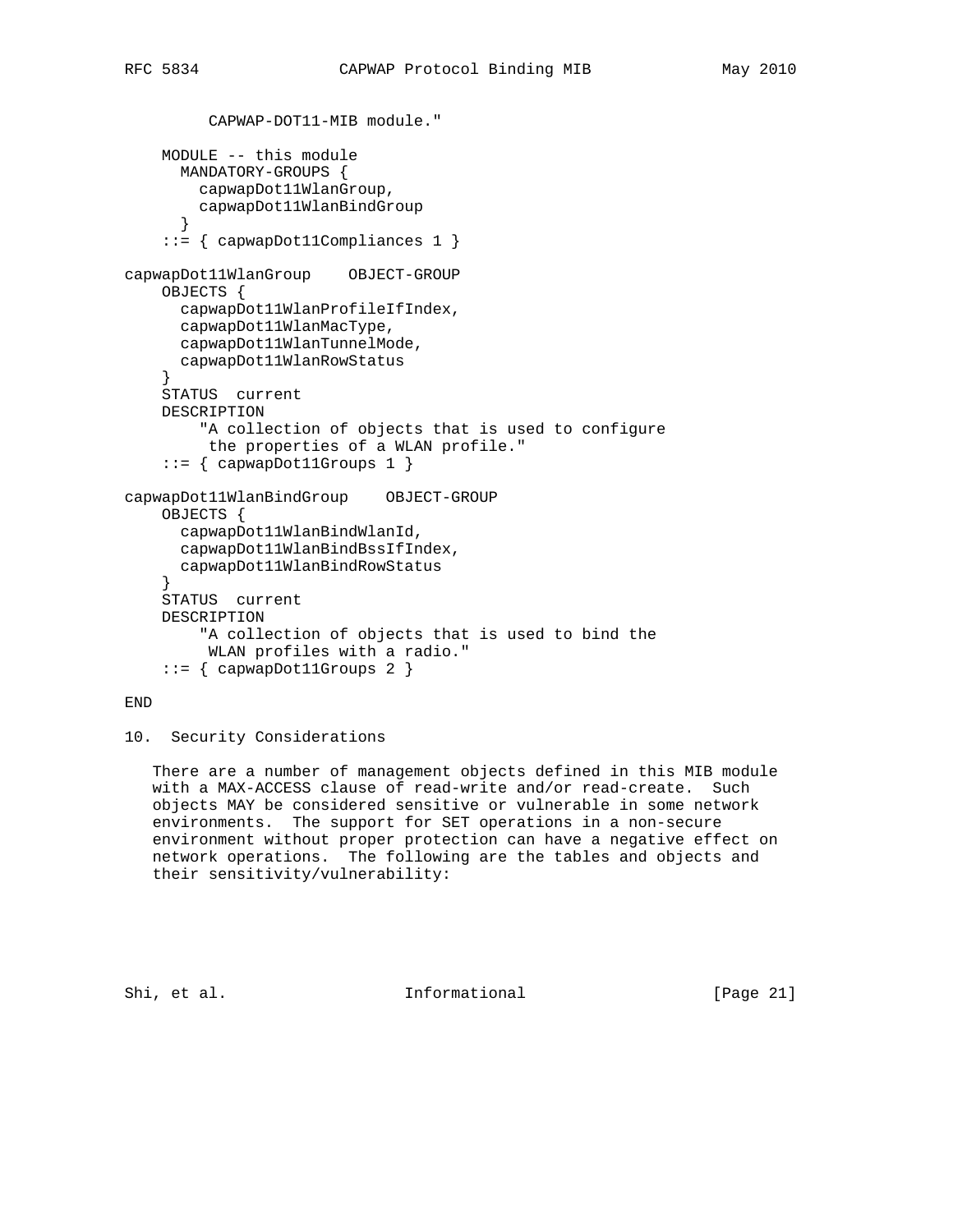o Unauthorized changes to the capwapDot11WlanTable and capwapDot11WlanBindTable MAY disrupt allocation of resources in the network, and also change the behavior of the WLAN system such as MAC type.

 SNMP versions prior to SNMPv3 did not include adequate security. Even if the network itself is secure (for example by using IPSec), even then, there is no control as to who on the secure network is allowed to access and GET/SET (read/change/create/delete) the objects in this MIB module.

 It is RECOMMENDED that implementers consider the security features as provided by the SNMPv3 framework (see [RFC3410], section 8), including full support for the SNMPv3 cryptographic mechanisms (for authentication and privacy).

 Further, deployment of SNMP versions prior to SNMPv3 is NOT RECOMMENDED. Instead, it is RECOMMENDED to deploy SNMPv3 and to enable cryptographic security. It is then a customer/operator responsibility to ensure that the SNMP entity giving access to an instance of this MIB module is properly configured to give access to the objects only to those principals (users) that have legitimate rights to indeed GET or SET (change/create/delete) them.

11. IANA Considerations

11.1. IANA Considerations for CAPWAP-DOT11-MIB Module

 The MIB module in this document uses the following IANA-assigned OBJECT IDENTIFIER value recorded in the SMI Numbers registry:

 Descriptor OBJECT IDENTIFIER value ---------- ---------------------- capwapDot11MIB { mib-2 195 }

### 11.2. IANA Considerations for ifType

IANA has assigned the following ifTypes:

| Decimal | Name           | Description                               |  |
|---------|----------------|-------------------------------------------|--|
|         |                |                                           |  |
| 252     |                | capwapDot11Profile WLAN Profile Interface |  |
| 253     | capwapDot11Bss | WLAN BSS Interface                        |  |

#### 12. Contributors

This MIB module is based on contributions from Long Gao.

Shi, et al. 10. Informational [Page 22]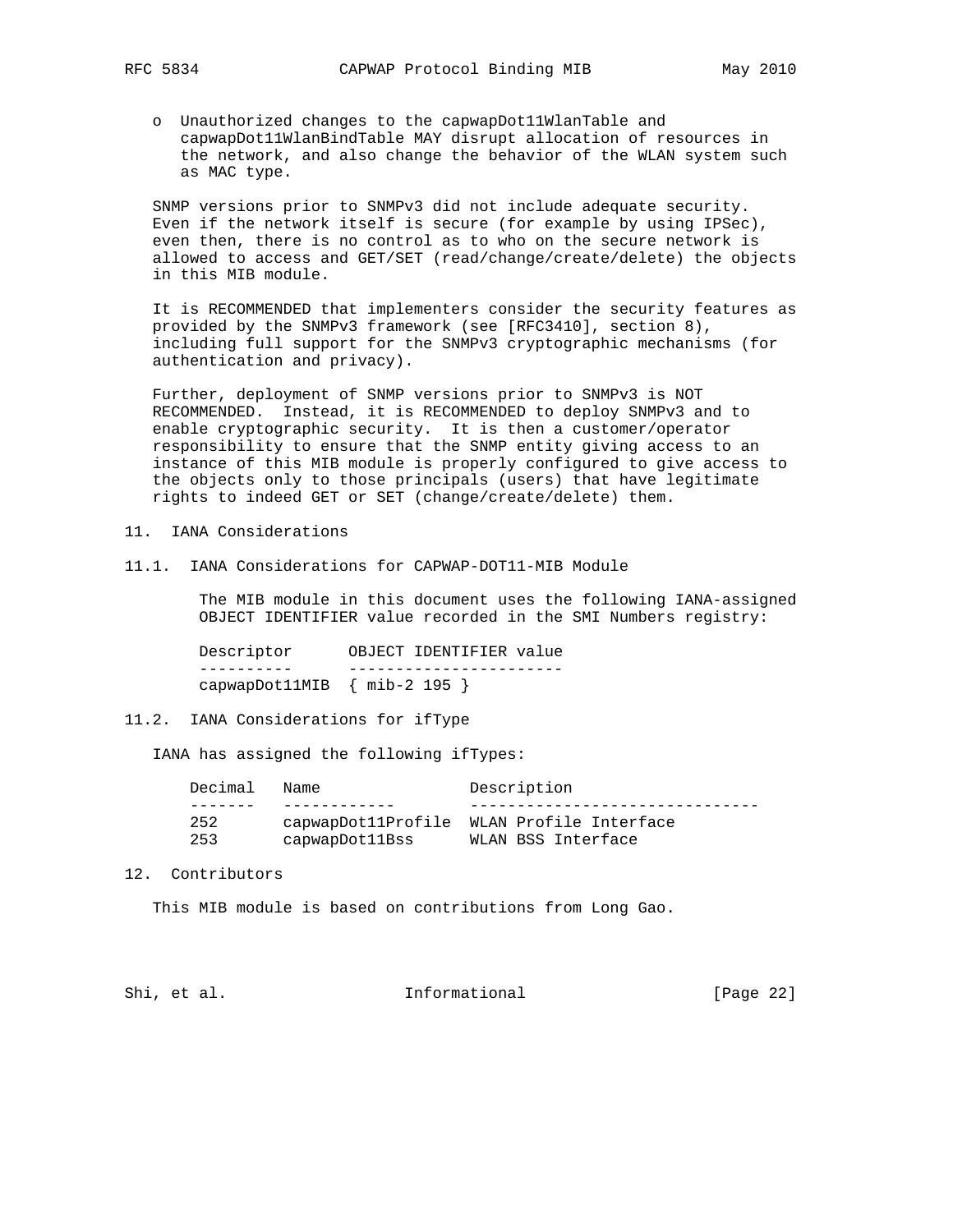## 13. Acknowledgements

 Thanks to David Harrington, Dan Romascanu, Abhijit Choudhury, and Elwyn Davies for helpful comments on this document and guiding some technical solutions.

 The authors also thank their friends and coworkers Fei Fang, Xuebin Zhu, Hao Song, Yu Liu, Sachin Dutta, Ju Wang, Yujin Zhao, Haitao Zhang, Xiansen Cai, and Xiaolan Wan.

- 14. References
- 14.1. Normative References
	- [IEEE.802-11.2007] "Information technology Telecommunications and information exchange between systems - Local and metropolitan area networks - Specific requirements - Part 11: Wireless LAN Medium Access Control (MAC) and Physical Layer (PHY) specifications", IEEE Standard 802.11, 2007, <htt p://standards.ieee.org/getieee802/download/ 802.11-2007.pdf>.
	- [RFC2119] Bradner, S., "Key words for use in RFCs to Indicate Requirement Levels", BCP 14, RFC 2119, March 1997.
	- [RFC2578] McCloghrie, K., Ed., Perkins, D., Ed., and J. Schoenwaelder, Ed., "Structure of Management Information Version 2 (SMIv2)", STD 58, RFC 2578, April 1999.
	- [RFC2579] McCloghrie, K., Ed., Perkins, D., Ed., and J. Schoenwaelder, Ed., "Textual Conventions for SMIv2", STD 58, RFC 2579, April 1999.
	- [RFC2580] McCloghrie, K., Perkins, D., and J. Schoenwaelder, "Conformance Statements for SMIv2", STD 58, RFC 2580, April 1999.
	- [RFC2863] McCloghrie, K. and F. Kastenholz, "The Interfaces Group MIB", RFC 2863, June 2000.
	- [RFC3418] Presuhn, R., "Management Information Base (MIB) for the Simple Network Management Protocol (SNMP)", STD 62, RFC 3418, December 2002.

| Shi, et al.<br>Informational | [Page 23] |
|------------------------------|-----------|
|------------------------------|-----------|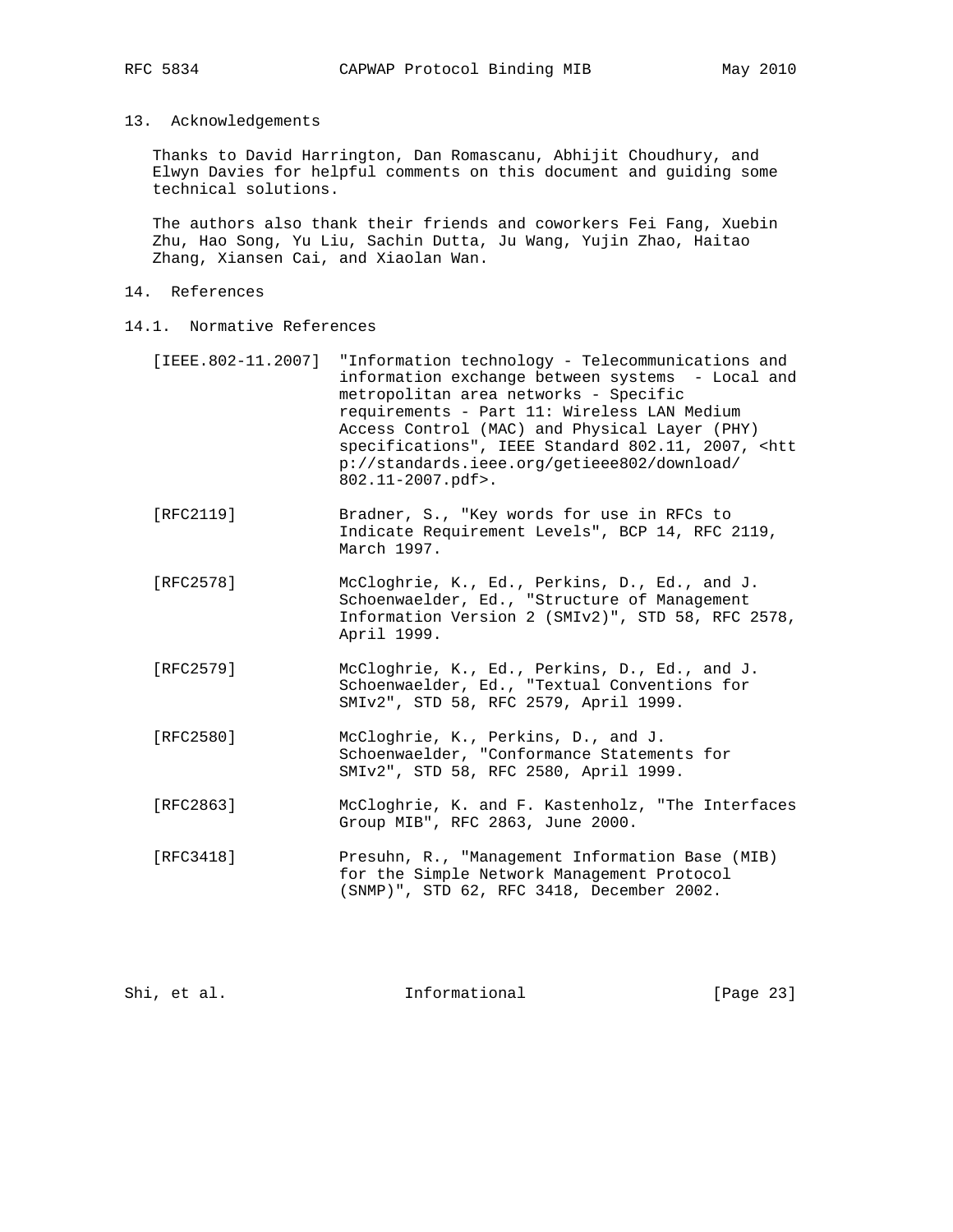| RFC 5834  | CAPWAP Protocol Binding MIB                                                                                                                                                        | May 2010 |
|-----------|------------------------------------------------------------------------------------------------------------------------------------------------------------------------------------|----------|
| [RFC5415] | Calhoun, P., Montemurro, M., and D. Stanley,<br>"Control And Provisioning of Wireless Access<br>Points (CAPWAP) Protocol Specification",<br>RFC 5415, March 2009.                  |          |
| [RFC5416] | Calhoun, P., Montemurro, M., and D. Stanley,<br>"Control and Provisioning of Wireless Access<br>Points (CAPWAP) Protocol Binding for IEEE<br>802.11", RFC 5416, March 2009.        |          |
| [RFC5833] | Shi, Y., Ed., Perkins, D., Ed., Elliott, C., Ed.,<br>and Y. Zhang, Ed., "Control and Provisioning of<br>Wireless Access Points (CAPWAP) Protocol Base<br>MIB", RFC 5833, May 2010. |          |

# 14.2. Informative References

| [RFC3410] | Case, J., Mundy, R., Partain, D., and B. Stewart, |
|-----------|---------------------------------------------------|
|           | "Introduction and Applicability Statements for    |
|           | Internet-Standard Management Framework",          |
|           | RFC 3410, December 2002.                          |
|           |                                                   |

 [RFC4347] Rescorla, E. and N. Modadugu, "Datagram Transport Layer Security", RFC 4347, April 2006.

Shi, et al. 1nformational [Page 24]